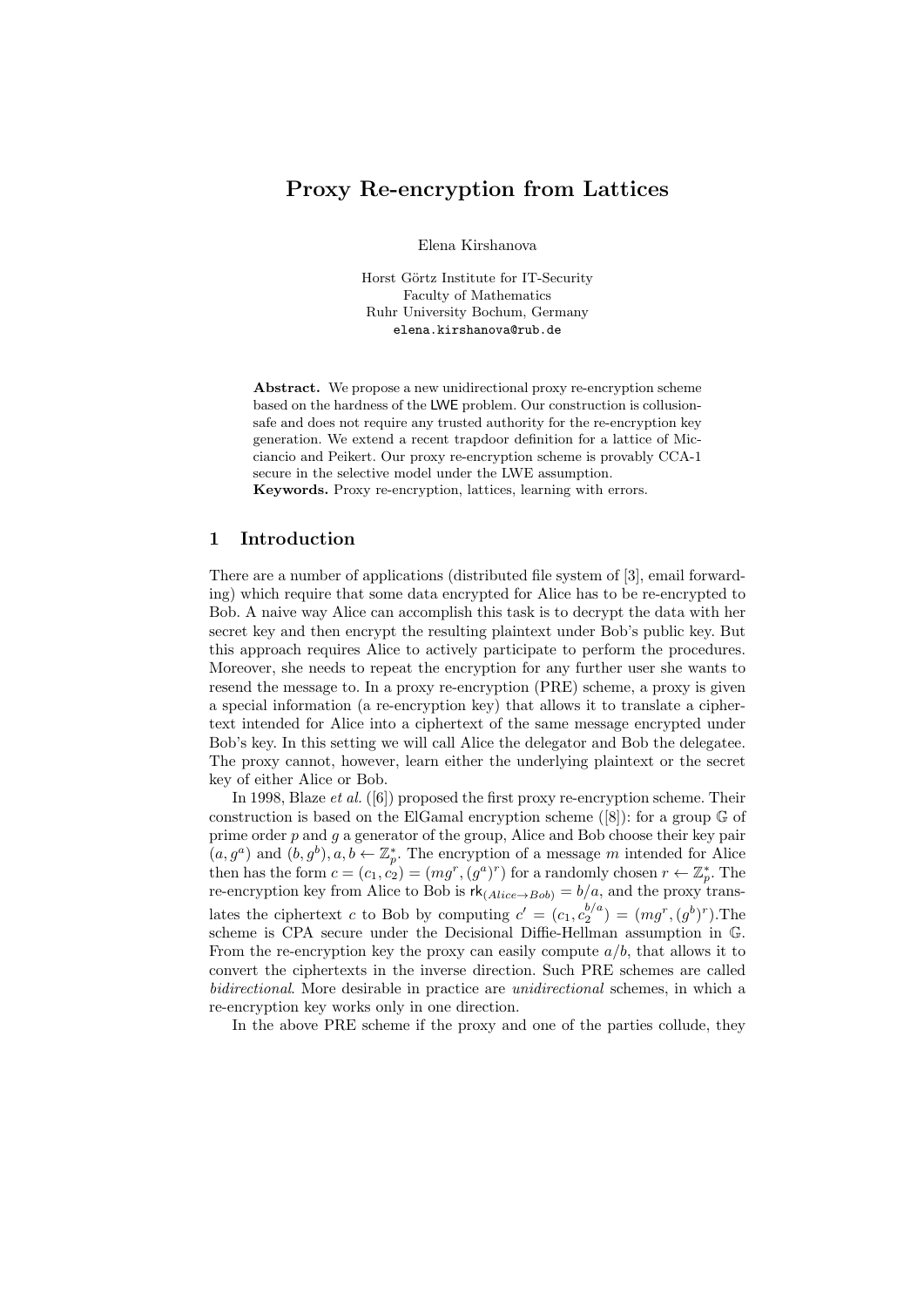can recover the secret key of another party. The second issue is that a proxy knowing  $rk_{A\rightarrow B} = b/a$  and  $rk_{B\rightarrow C} = c/b$  can compute  $rk_{A\rightarrow C} = c/a$ . Ateniese et al. in [3] listed desired properties for PRE schemes; among them are:

- Non-interactivity:  $rk_{(Alice \rightarrow Bob)}$  can be generated by Alice alone using Bob's public key; no trusted authority is needed.
- $-$  *Proxy transparency:* neither the delegator nor the delegatees are aware of the presence of a proxy, i.e. a recipient of a ciphertext cannot distinguish whether the ciphertext is the original encryption or whether it was re-encrypted. The property is achieved in [6].
- $-$  Key optimality: the size of Bob's secret key remains constant, regardless of how many delegations he accepts.
- *Collusion resilience* (also called *master key security* in [3] and [4]): it is hard for the coalition of the proxy and Bob to compute Alice's secret key.
- $-$  Non-transitivity: it should be hard for the proxy to re-delegate the decryption right, namely to compute  $rk_{A\to C}$  from  $rk_{A\to B}$ ,  $rk_{B\to C}$ .

### 1.1 Related work

Bidirectional proxy re-enryption scheme was proposed by Blaze et al. in [6], while a unidirectional construction firstly appeared as a building block of a secure distributed file system in [3], [4]. The formal definition of CCA security for PRE with a bidirectional scheme is present in [7]. CCA security is achieved for the unidirectional setting in [12]. Both schemes use bilinear pairings.

The possibility of using lattice-based assumptions for PRE constructions was shown by Xagawa in [18], but the scheme lacks a complete security analysis. Like Blaze et al. the scheme modifies the ElGamal encryption scheme adding the reencryption key of the form  $rk_{A\to B} = b/a$ , where a and b are discrete logarithms of the public keys of Alice and Bob, the scheme of Xagawa and Tanaka is an analogous modification of Regev's encryption scheme ([16]). And, as its ElGamal counterpart, it is bidirectional, it does not provide collusion safeness, neither it is non-interactive: a trusted party is needed to generate the re-encryption keys.

### 1.2 Our contribution

The main contribution of this paper is a unidirectional single-hop proxy reencryption scheme based on the hardness of lattice-based problems. Prior to [10] there was no known construction that is both unidirectional and multi-hop. But even in [10] this combination comes at the cost of allowing the ciphertext to grow linearly with respect to the number of re-encryptions. Although Gentry in [9] mentions that a fully-homomorphic scheme can achieve multi-use and unidirectionality simultaneously, the constructions of FHE are far from practical. We achieve  $CCA-1$  security in the selective model ([4]). Our scheme is the first lattice-based construction that achieves collusion resilience and noninteractivity. We apply the trapdoor delegation technique proposed in [15]. However, we have to extend the definition of a lattice trapdoor of [15]. The generalization might prove useful for functionalities other than proxy re-encryption as well.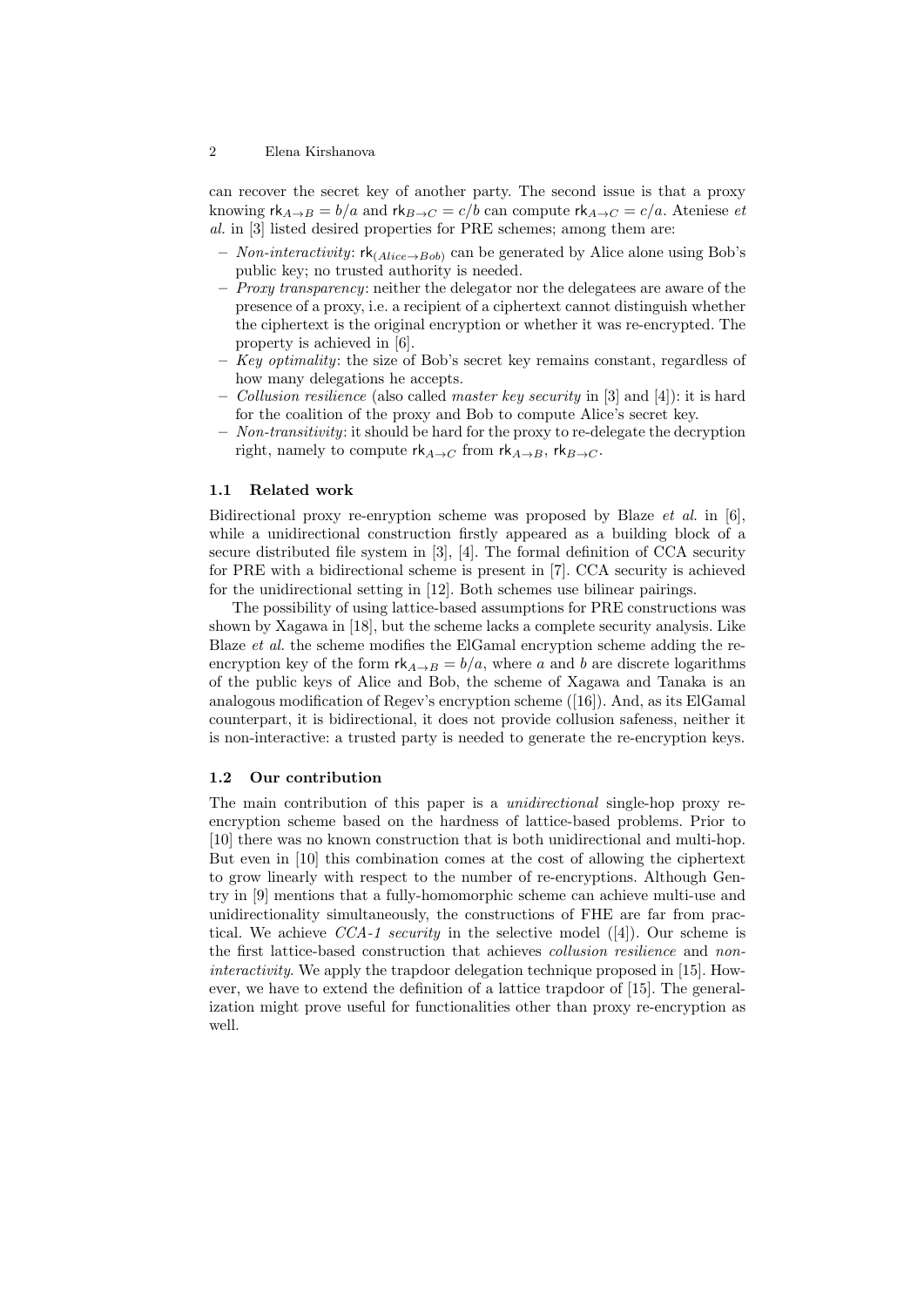# 2 Definitions

This section recalls the definition of unidirectional proxy re-encryption and the game-based definition of security, where we follow the selective model of Ateniese  $et \ al.$  ([3]), but in the chosen-ciphertext security setting, which was formalized in [7]. We are interested in the unidirectional case (i.e. a re-encryption key from pk to pk' should not provide the ability to re-encrypt from pk' to pk).

Definition 1 (Unidirectional PRE) A unidirectional, proxy re-encryption scheme is a tuple of algorithms (KeyGen, ReKeyGen, Enc, ReEnc, Dec):

- $-$  (pk, sk)  $\leftarrow$  KeyGen(1<sup>n</sup>). On input the security parameter 1<sup>n</sup>, the key generation algorithm KeyGen outputs a key pair (pk,sk).
- $-$  rk<sub>pk→pk</sub><sub>'</sub> ← ReKeyGen(pk, sk, pk'). On input a private key sk of a delegator and a public key of a delegatee pk', algorithm ReKeyGen outputs a unidirectional re-encryption key  $rk_{pk\rightarrow pk'}$ .
- $c \leftarrow \text{Enc}(\text{pk}, m)$ . On input a public key pk and a message m, algorithm Enc outputs a ciphertext c.
- $c'$  ← ReEnc(rk<sub>pk→pk'</sub>, c). On input a re-encryption key rk<sub>pk→pk'</sub> and a ciphertext  $c'$ , algorithm ReEnc outputs a ciphertext  $c'$  decryptable under the secret  $key$  sk'.
- $m \leftarrow$  Dec(sk, pk, c). On input a secret key sk, a public key pk and a ciphertext c', algorithm Dec outputs a message **m** or the error symbol  $\bot$ .

Definition 2 (Multi/Single-hop PRE) A proxy re-encryption scheme is called multi-hop if a proxy can apply further re-encryptions to already re-encrypted ciphertext. In a single-hop setting a ciphertext can be re-encrypted only once.

The requirements for correctness of decryption depend on whether the scheme is multi-hop or single-hop. Informally, the decryption algorithm should output the correct plaintext, no matter whether the ciphertext is "freshly" encrypted or re-encrypted.

Definition 3 (Single-hop PRE Correctness) A proxy re-encryption scheme (KeyGen, KeyGen, ReKeyGen, Enc, ReEnc, Dec) correctly decrypts for the plaintext space M if:

- For all (pk, sk) output by KeyGen and for all  $m \in \mathcal{M}$ , it holds that  $Dec(\mathsf{sk}, \mathsf{Enc}(\mathsf{pk}, m)) = m.$
- $-$  For any re-encryption key rk<sub>pk→pk'</sub> output by ReKeyGen(sk, pk, pk') and any  $c = \text{Enc}(\text{pk}, m)$  it holds that  $\text{Dec} = (\text{sk}', \text{Ref}(\text{rk}_{\text{pk} \to \text{pk}'} c)) = m$ .

We give the game-based definition of security for PRE schemes. A discussion follows the definition.

Definition 4 (Unidirectional PRE-CCA1 Game)  $Let$   $1^n$ be the security parameter, A be any ppt adversary. Consider the following experiment for a PRE scheme  $\Pi =$  (KeyGen, ReKeyGen, Enc, ReEnc, Dec) with a plaintext space  $M$ , a key space  $K$  and a ciphertext space  $\mathscr C$  (the arrows represent interaction between the adversary and the scheme  $\Pi$ ):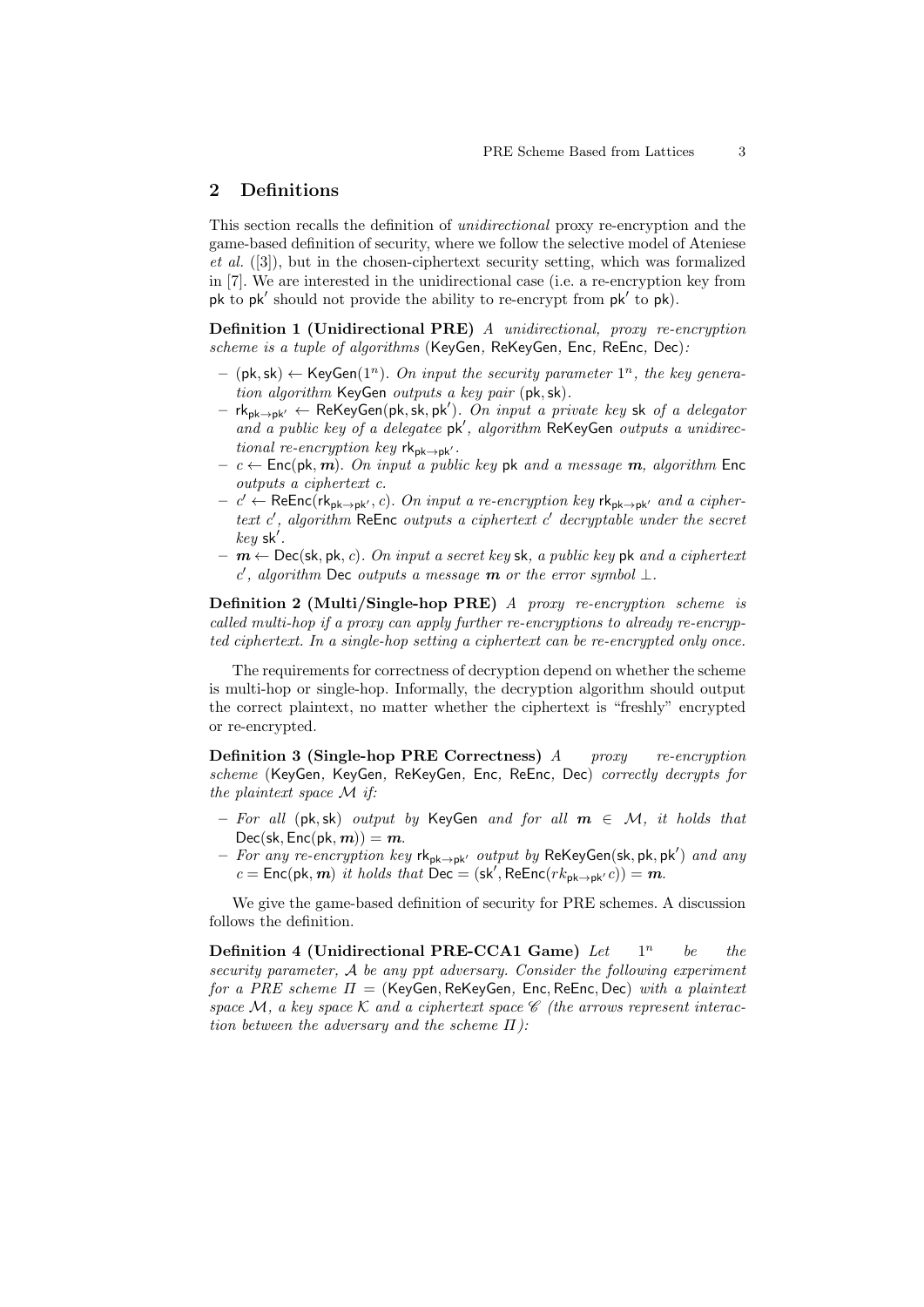| $PRE_{A\ \Pi}^{CCA1}(n)$                                                                                                  |                                                                         | $\mathcal{A}$                                                    |
|---------------------------------------------------------------------------------------------------------------------------|-------------------------------------------------------------------------|------------------------------------------------------------------|
| $1.(pk^*, sk^*) \leftarrow \text{KeyGen}(1^n)$<br>Add ( $pk^*$ , $sk^*$ ) to $H$                                          | $1^n,$ pk $^*$                                                          |                                                                  |
| $2.(\mathsf{pk}_H, \mathsf{sk}_H) \leftarrow \mathsf{KeyGen}(1^n)$<br>$(\mathsf{pk}_{H},\mathsf{sk}_{H}) \in \mathcal{H}$ | Add an honest user<br>$pk_{H}$                                          |                                                                  |
| $3.(\mathsf{pk}_C, \mathsf{sk}_C) \leftarrow \mathsf{KeyGen}(1^n)$<br>$(\mathsf{pk}_C, \mathsf{sk}_C) \in \mathcal{C}$    | Add a corrupted user<br>$[\mathsf{pk}_C, \mathsf{sk}_C)$                |                                                                  |
| 4. If $(\mathsf{pk}, \mathsf{sk}) \in \mathcal{H}$<br>$m = \textsf{Dec}(c, \textsf{sk})$                                  | c, pk<br>m                                                              | $c \in \mathscr{C}$                                              |
| 5. If pk, pk' $\in \mathcal{H}$ or pk, pk' $\in \mathcal{C}$<br>$rk_{pk\rightarrow pk'} = ReKeyGen(pk, pk')$              | $(\mathsf{pk}, \mathsf{pk}')$<br>$rk_{\text{pk}\rightarrow \text{pk}'}$ | $(\mathsf{pk}, \mathsf{pk}') \in \mathcal{K} \times \mathcal{K}$ |
| $c^* = \text{Enc}(\text{pk}^*, m_b)$                                                                                      | Repeat steps 2-5 $poly(n)$ times<br>$m_0, m_1$                          | $m_0, m_1 \in \mathcal{M}$                                       |
| If $k = k'$ output 1                                                                                                      | Repeat steps 2,3,5 $poly(n)$ times<br>$\mathbf{L}^{\prime}$             | $k'$ $\subset$ [0, 1]                                            |

An adversary  $A$  wins the game with advantage  $\epsilon$  if the probability, taken over the random choices of A and of the oracles, that the experiment  $PRE_{\mathcal{A},\Pi}^{CCCA1}(n)$ outputs 1, is at least  $1/2 + \epsilon$ .

 $b' \in \{0, 1\}$ 

If  $b = b'$  output 1  $\underline{b}$ 

To describe the security model we first classify all of the users into honest  $(H)$  and *corrupted*  $(C)$ . In the honest case an adversary knows only a public key, whereas for a corrupted user the adversary has both secret and public keys.

We start by choosing a target user  $(\mathsf{pk}^*, \mathsf{sk}^*)$  and label it as honest. While an adversary queries for the keys, we disallow any adaptive corruption: the adversary cannot be given a decryption key for any user from  $H$  during the game. The adversary can ask for a decryption of a ciphertext  $c$  for any user. The adversary is given access to a re-encryption key from pk to pk' forbidding the case when  $pk \in \mathcal{H}$  and  $pk' \in \mathcal{C}$ , which is equivalent to an adaptive corruption of pk. Note that the generation of a re-encryption key from a corrupted to a honest party can be accomplished by the adversary himself, since he knows the secret key of a delegator. As long as he can query for the re-encryption key, the adversary can also perform a re-enryption at any time.

After the challenge ciphertext  $c^*$  has been produced, we still allow the adversary to query for the re-encryption keys, so he can also re-encrypt  $c^*$ .

Definition 5 (PRE-CCA1 Security) A unidirectional proxy re-encryption scheme is CCA-1 secure, if any ppt adversary wins the Unidirectional PRE-CCA1 Game only with negligible advantage.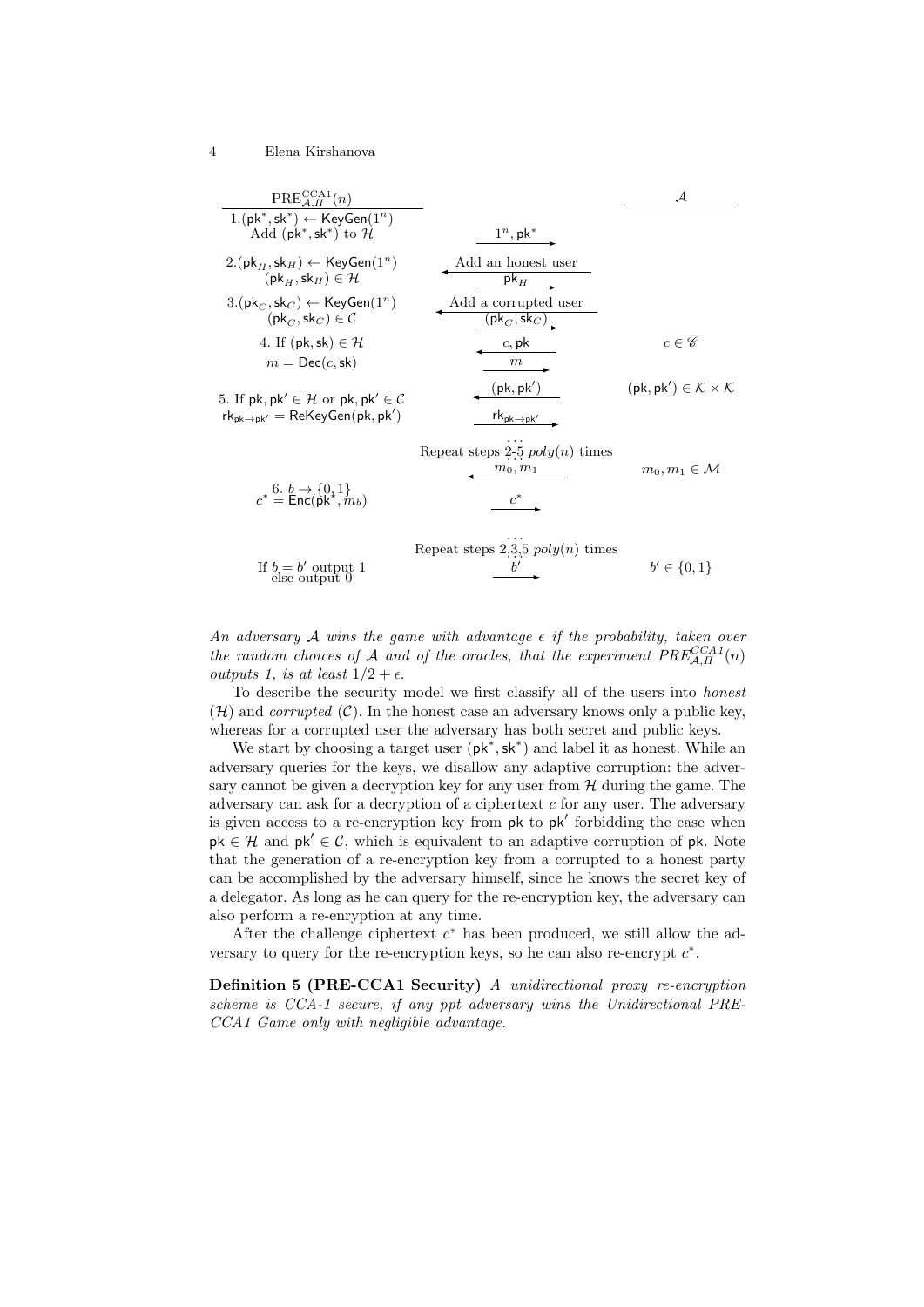# 3 Lattices

We denote column-vectors by lower-case bold letters, so row-vectors are represented via transposition (e.g.,  $\mathbf{b}^t$ ). Matrices are denoted by upper-case bold letters, an additive subgroup of  $m \times n$  matrices over  $\mathbb R$  is denoted by  $M_{m,n}$ . For any  $\mathbf{B} \in M_{m,n}$  we denote  $\sigma_i(\mathbf{B})$  as decreasingly ordered sequence of singular values of **B**. A symmetric matrix  $\Sigma \in M_{n,n}$  is semidefinite, if  $\mathbf{x}^t \Sigma \mathbf{x} \geq 0$ for all nonzero  $\mathbf{x} \in \mathbb{R}^n$ . For any  $\mathbf{B} \in M_{n,n}$ , the unique matrix  $\mathbf{B}^+$  is the Moore-Penrose pseudoinverse, if  $BB^{+}B = B$ ,  $B^{+}BB^{+} = B^{+}$  and  $BB^{+}$ ,  $B^{+}B$ are symmetric. For any matrix **B** the symmetric matrix  $\Sigma = BB^t$  is positive definite. We denote then  $\mathbf{B} = \sqrt{\Sigma}$ . A function  $f : \mathbb{N} \to \mathbb{R}$  is called *negligible*, denoted  $f(n) = \mathsf{negl}(n)$ , if for every  $c \in \mathbb{N}$  there is an integer  $n_c$  such that  $f(n) \leq n^c$ ,  $\forall n \geq n_c$ . Throughout the paper the parameter  $r = w(\sqrt{\log n})$  represents a fixed function  $r \approx \sqrt{\ln(2/\epsilon)/\pi}$  that arises from the randomized-rounding operation from  $\mathbb R$  to  $\mathbb Z$  and corresponds to the so-called *smoothing parameter* for  $\mathbb{Z}^n$  (the definition of the smoothing parameter follows).

#### 3.1 Lattice definition

Let  $\mathbf{B} = \{\mathbf{b}_1, \ldots, \mathbf{b}_n\} \subset \mathbb{R}^m$  be a set of n linearly independent vectors. The *lattice*  $\Lambda$  of rank n generated by the basis **B** is the set of vectors

$$
\Lambda = \mathcal{L}(\mathbf{B}) = \{ \mathbf{B}\mathbf{c} : \mathbf{c} \in \mathbb{Z}^n \}.
$$

We will work with *full-rank* integer lattices, i.e.  $\Lambda \subset \mathbb{Z}^m$  with  $m = n$ . The *dual* lattice  $\Lambda^*$  is the set is the set of all vectors  $\mathbf{y} \in \mathbb{R}^m$  satisfying  $\langle \mathbf{x}, \mathbf{y} \rangle \in \mathbb{Z}$  for all vectors  $\mathbf{x} \in A$ . If **B** is a basis of an arbitrary lattice A, then  $\mathbf{B}^* = \mathbf{B}(\mathbf{B}^t \mathbf{B})^{-1}$  is a basis for  $\Lambda^*$ . For a full-rank lattice,  $\mathbf{B}^* = \mathbf{B}^{-t}$ . We refer to  $\widetilde{\mathbf{B}}$  as a Gram-Schmidt orthogonalization of B.

So-called q-ary integer lattices are of particular interest in cryptography. These lattices satisfy the relation  $q\mathbb{Z}^m \subseteq \Lambda \subseteq \mathbb{Z}^m$  for some integer q. For a matrix  $\mathbf{A} \in \mathbb{Z}_q^{n \times m}$ , integers  $q, m, n$ , we define two full-rank m-dimensional q-ary lattices:

$$
\Lambda(\mathbf{A}^t) = \{ \mathbf{y} \in \mathbb{Z}^m : \exists \mathbf{s} \in \mathbb{Z}_q^n \text{ s.t. } \mathbf{y} \equiv \mathbf{A}^t \mathbf{s} \mod q \}
$$

$$
\Lambda^\perp(\mathbf{A}) = \{ \mathbf{y} \in \mathbb{Z}^m : \mathbf{A}\mathbf{y} \equiv 0 \mod q \}.
$$

### 3.2 Gaussians on Lattices

We define the *n*-dimensional Gaussian function on  $\mathbb{R}^n$  centered at 0:

$$
\rho(\mathbf{x}) = \exp(-\pi \cdot \|\mathbf{x}\|^2).
$$

For any matrix B we define a density function of a Gaussian distribution for  $\mathbf{x} \in \text{span}(\mathbf{B})$  and for  $\mathbf{\Sigma} = \mathbf{BB}^t \geq 0$ :

$$
\rho_{\sqrt{\Sigma}} = \rho(\mathbf{B}^+\mathbf{x}) = \exp(-\pi \cdot \mathbf{x}^t \Sigma^+ \mathbf{c}).
$$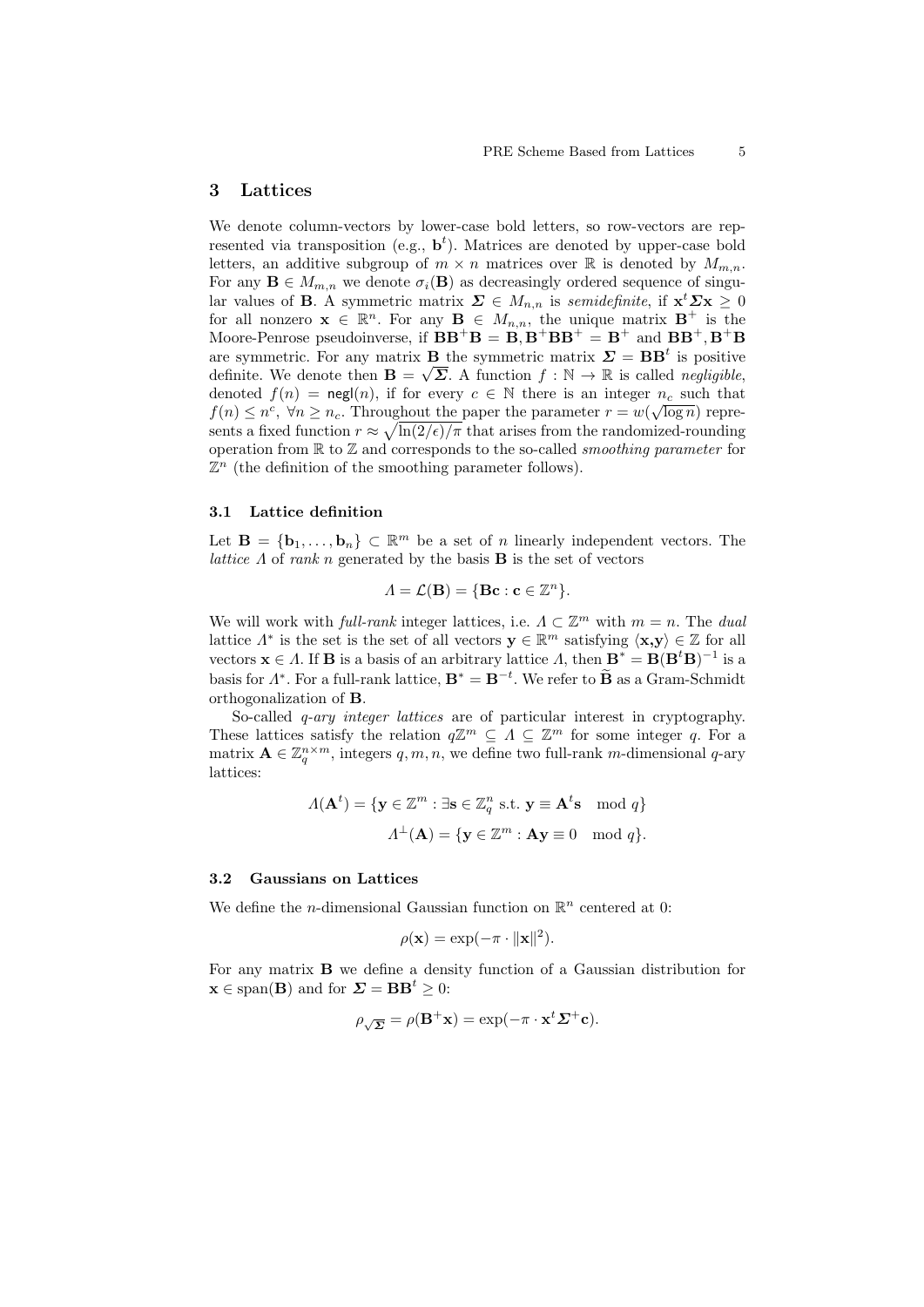Normalizing the above expression by its total measure over  $\text{span}(\Sigma)$ , we obtain a probability density function of the continuous Gaussian distribution  $D_{\sqrt{\Sigma}}$ . The covariance matrix of this distribution is  $\frac{\Sigma}{2\pi}$ , we ignore the  $\frac{1}{2\pi}$  factor and refer to  $\Sigma$  as the covariance matrix of  $D_{\sqrt{\Sigma}}$ .

The continuous Gaussian distribution  $D_{\sqrt{\Sigma}}$  can be discretized to a lattice (or to the "shift" of the lattice) as follows: for  $\Lambda \subset \mathbb{R}^n, \mathbf{c} \in \mathbb{R}^n$  and positive semidefinite  $\Sigma > 0$  such that  $(A + c) \cap \text{span}(\Sigma)$  is nonempty, the *discrete* Gaussian distribution is

$$
D_{A+\mathbf{c},\sqrt{\mathbf{\Sigma}}} = \frac{\rho_{\sqrt{\mathbf{\Sigma}}}(\mathbf{x})}{\rho_{\sqrt{\mathbf{\Sigma}}}(A+\mathbf{x})}, \forall \mathbf{x} \in A+\mathbf{c},
$$

where the denominator is merely a normalization factor.

In the definition of the so-called *smoothing parameter*  $\eta_e$  (originally defined in [13]) we follow the notion of [15].

**Definition 6** For a positive semidefinite matrix  $\Sigma$  and a lattice  $\Lambda \subset \text{span}(\Sigma)$ , **Definition 6** For a positive semal prince math<br>we say that  $\sqrt{\Sigma} > \eta_{\epsilon}(A)$  if  $\rho_{\sqrt{\Sigma^{+}}}(A^{*}) \leq 1 + \epsilon$ .

We will also use the following tail bound on discrete Gaussians.

**Lemma 7** ([5], Lemma 1.5) Let  $\Lambda \subset \mathbb{R}^n$  be a lattice and  $r \leq \eta_{\epsilon}(\Lambda)$  for some  $\epsilon \in (0, 1)$ . For any  $\mathbf{c} \in span(\Lambda)$ , we have

$$
\Pr[\|D_{\varLambda+c,r}\|\geq r\sqrt{n}]\leq 2^{-n}\cdot\frac{1+\epsilon}{1-\epsilon}.
$$

If  $c = 0$  then the inequality holds for any  $r > 0$ , with  $\epsilon = 0$ .

### 3.3 Useful Tools

Here we recall some useful facts about subgaussian random variable and the singular value of a matrix. A detailed overview on subgaussian probability distribution is given in [17]. As the name suggests, subgaussian random variable generalizes the notion of Gaussian random variable in the sense that it has the property of a super-exponential tail decay.

**Definition 8** A random variable X is subgaussian with parameter s, if  $\exists C$  such that  $\forall t \geq 0$ 

$$
\Pr[|X| > t] \le C \exp(-\pi t^2 / s^2).
$$

In [17] it is proved that the above definition is equivalent to the inequality for the moment-generating function:  $\mathbb{E}[\exp(tX)] \leq \exp(\frac{1}{2}Cs^2t^2)$ ,  $\forall t \in \mathbb{R}$ . Since we deal with discrete Gaussians, we will use a more loose definition of the so-called  $\delta$ -subgaussian variable due to [15]:

**Definition 9** For  $\delta > 0$  a random variable X is  $\delta$ -subgaussian with parameter  $s > 0$  if for all  $t \in \mathbb{R}$ , the (scaled) moment-generating function satisfies

$$
\mathbb{E}[2\pi t X] \le \exp(\delta) \cdot \exp(\pi s^2 t^2).
$$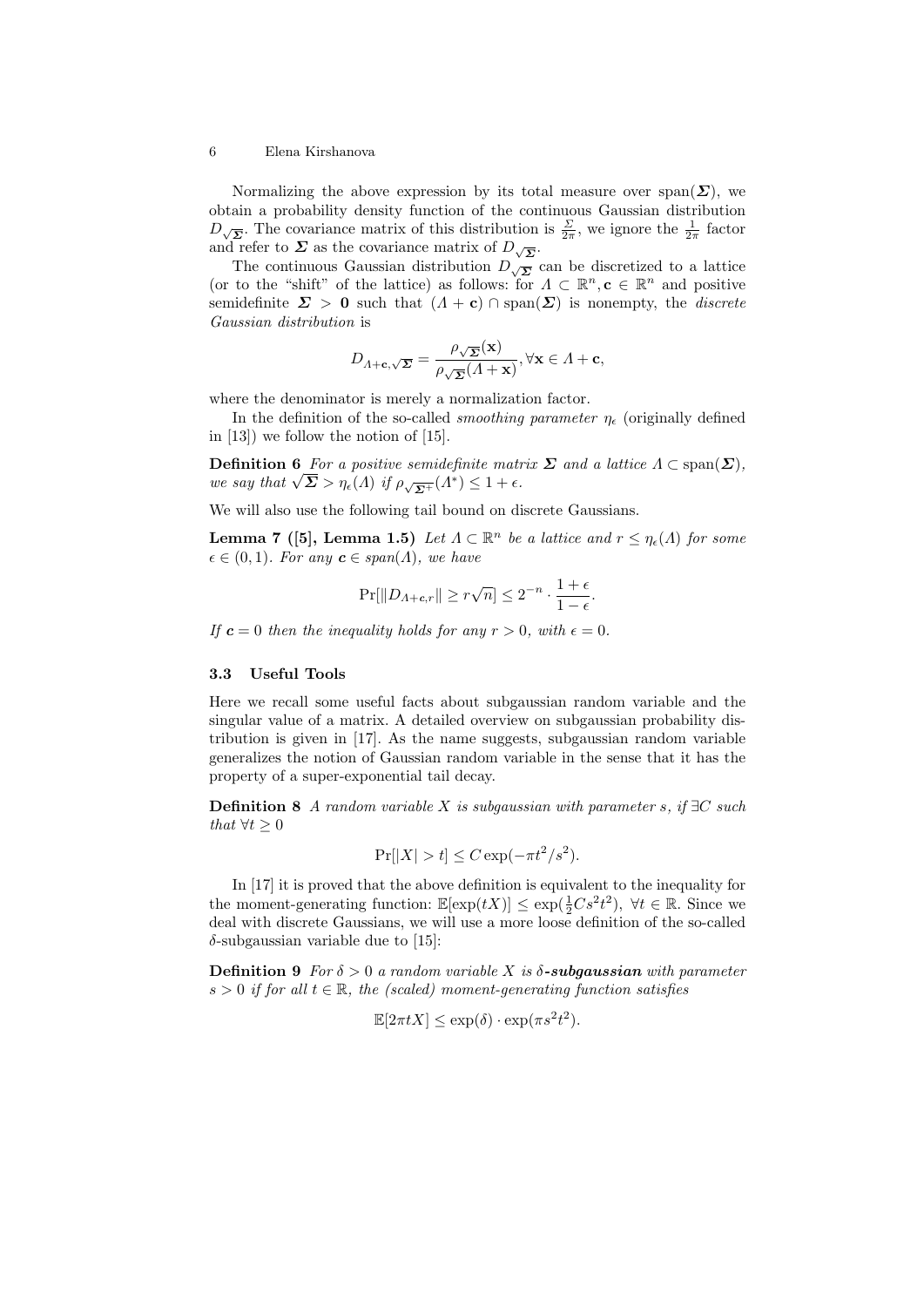Other than the Gaussian distribution itself, Bernoulli distributed and any bounded random variable are classical examples for subgaussians. Note that if we concatenate independent  $\delta_i$ -subgaussian random variable with common parameter s into a vector, we obtain a  $(\Sigma \delta_i)$  subgaussian vector with parameter s. It is easy to see that for a finite number of independent Gaussian random variables  $X_i$  with zero mean, their sum  $\Sigma_i X_i$  is a Gaussian random variable with parameter  $s = \sqrt{\sum_i s_i^2}$ . This property is called *rotation invariance* in [17] and also transfers to the subgaussians. In the security proof of our proxy reencryption scheme we will use the following fact.

**Fact 10** Let  $X_1, X_2, \ldots, X_n$  be independent, zero-mean subgaussian random variables with parameter s and  $\mathbf{a} = (a_1, a_2, \dots, a_n) \in \mathbb{R}^n$ . Then  $\Sigma_k(a_k X_k)$  is a subgaussian random variable with parameter  $s||a||$ .

One can view the addition and subtraction of the subgaussians as the inner product of a subgaussian vector and a  $\{0, -1, 1\}$ -vector. In our security proof we use this fact to show that the result of a product of a  $\delta$ -subgaussian matrix (treated as a concatenation of  $\delta$ -subgaussian columns) by a matrix with  $\{0, -1, 1\}$  entries is a  $\delta$ -subgaussian matrix with a slightly larger parameter s.

Here we recall two facts about the singular values of a random matrix. The first lemma from [17] shows an upper bound on the singular value of the matrix with Gaussian entries adapted to the 0-subgaussian case. The second result  $(11)$ bounds the singular value of the product of two matrices.

**Lemma 11** Let  $A \in \mathbb{R}^{n \times m}$  be a  $\delta$ -subgaussian random matrix with parameter s. There exist a universal constant  $C > 0$  such that for any  $t \geq 0$  we have  $\sigma_1(\mathbf{A}) \leq C \cdot s \cdot (\sqrt{m} + \sqrt{n} + t)$  except with probability at most  $2 \exp(\delta) \exp(-\pi t^2)$ .

Lemma 12 (Theorem 3.3.16 in [11]) Let  $A \in M_{m,n}$ ,  $B \in M_{n,m}$  and  $\ell =$  $\min\{m, n\}$ . The following inequalities hold for the decreasingly ordered singular values of AB:

$$
\sigma_i(\mathbf{A}\mathbf{B}) \leq \sigma_i(\mathbf{A})\sigma_1(\mathbf{B}) \quad \text{for } i = 1,\ldots,\ell.
$$

#### 3.4 Hard problems

There are two lattice-based one-way functions associated with matrix  $\mathbf{A} \in \mathbb{Z}_q^{n \times m}$ for  $m = poly(n)$ :

- 
$$
f_{\mathbf{A}}(\mathbf{x}) = \mathbf{A}\mathbf{x} \mod q, \mathbf{x} \in \mathbb{Z}^m;
$$
  
\n-  $g_{\mathbf{A}}(\mathbf{e}, \mathbf{s}) = \mathbf{s}^t \mathbf{A} + \mathbf{e}^t \mod q \text{ for } \mathbf{s} \in \mathbb{Z}_q^n \text{ and a Gaussian } \mathbf{e} \in \mathbb{Z}^m.$ 

Given a vector **u**, finding a short preimage **x'** such that  $f_{\mathbf{A}}(\mathbf{x}') = \mathbf{u}$  is an instantiation of the SIS problem, which is at least as hard as solving the of Shortest Independent Vector Problem (SIVP) on n-dimensional lattices ([1], [13]). The problem to invert  $g_{\mathbf{A}}(\mathbf{e}, \mathbf{s})$ , where  $\mathbf{e} \leftarrow D_{\alpha q}$ , is known as  $\mathsf{LWE}_{q,\alpha}$  problem and is as hard as quantumly solving SIVP on  $n$ -dimensional lattices ([16]). The decisional-LWE problem asks to distinguish the output of  $g_{\mathbf{A}}$  from uniform.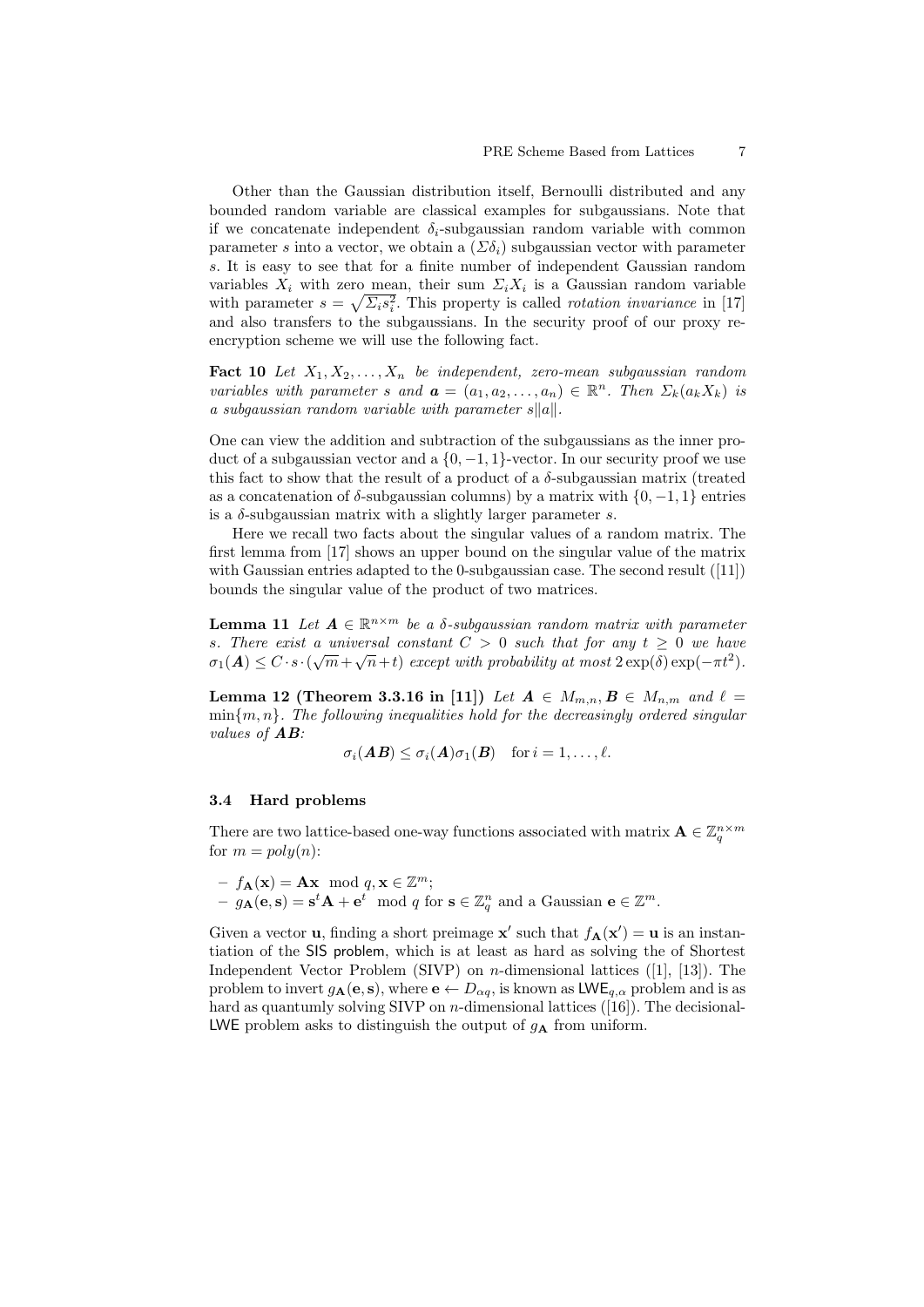# 4 G-trapdoor and Algorithms

In this section we briefly describe the main results of [15]: the definition of a so-called G-trapdoor and the algorithms Invert<sup> $\mathcal{O}$ </sup> and  $\mathsf{Sample}^{\mathcal{O}}$  for the LWE and SIS problems.

### 4.1 Trapdoor generation

In short, a  $G$ -trapdoor is a transformation (represented by a matrix  $R$ ) from a public matrix  $\bf{A}$  to a special matrix  $\bf{G}$ .  $\bf{G}$  has such a structured form that solving SIS and LWE problems for this matrix (i.e. inverting  $g_{\mathbf{G}}$  and  $f_{\mathbf{G}}$ ) can be done efficiently, while for a uniform  $A$  these problems are believed to be hard. As an example of a matrix G Micciancio and Peikert in [15] consider  $\mathbf{G} = \mathbf{I}_n \otimes \mathbf{g}^t \in \mathbb{Z}_q^{n \times nk}$ , where

$$
\mathbf{g}^t = [1 \quad 2 \quad 4 \dots 2^{k-1}] \in \mathbb{Z}_q^{1 \times k}, \quad q = 2^k.
$$

They also give efficient algorithms for inverting  $g_{\mathbf{g}}(s, \mathbf{e}) = s \cdot \mathbf{g}^t + \mathbf{e}^t \mod q$  and Gaussian sampling from preimages of  $f_{\mathbf{g}}(\mathbf{x}) = \langle \mathbf{g}, \mathbf{x} \rangle \mod q$ . By executing these algorithms  $n$  times, one solves the same problems for **.** 

In order to embed this structured matrix into a (uniformly looking) matrix A together with a transformation R, one should start with a uniform matrix  $\mathbf{A}_0$  and a matrix **R** and construct  $\mathbf{A} = [\mathbf{A}_0] - \mathbf{A}_0 \mathbf{R} + \mathbf{G}$ . For an appropriate choice of dimensions  $(A, AR)$  is negl $(n)$ -far from uniform by the Leftover Hash Lemma. Using  **one can transform:** 

$$
[\mathbf{A}_0|-\mathbf{A}_0\mathbf{R}+\mathbf{G}]\Big[\frac{\mathbf{R}}{\mathbf{I}}\Big]=\mathbf{G}
$$

and, therefore, invert one-way functions  $g_{\mathbf{A}}, f_{\mathbf{A}}$ .

In [15] an invertible matrix **H** is used as:  $A = [A_0] - A_0R + HG$  to construct a CCA-secure encryption scheme. In this case the knowledge of both R and H is needed to perform the transformation. Note, that if H is a zero-matrix, then  $[\mathbf{A}_0|-\mathbf{A}_0\mathbf{R}]\Big\lceil \frac{\mathbf{R}}{\mathbf{I}}$ I  $\big] = 0$ , and solving LWE (or SIS) for **A** does not longer reduce to solving the same problems for G. This fact is used to construct a challenge ciphertext.

To achieve CCA-security for re-encryption, we need to have a pair of transformations  $(\mathbf{R}_1, \mathbf{R}_2)$  for  $\mathbf{A}$ :  $\mathbf{R}_1$  to generate re-encryption keys (i.e. to solve SIS) and  $\mathbb{R}_2$  to decrypt (i.e. to solve LWE). Let us define the generalized definition of a G-trapdoor:

Definition 13 Let  $\mathbf{A} = [\mathbf{A}_0 | \mathbf{A}_1 | \dots | \mathbf{A}_{k-1}] \in \mathbb{Z}_q^{n \times m}$  for  $k \geq 2$ , and  $\mathbf{A}_0 \in$  $\mathbb{Z}_q^{n\times \bar{m}}$ ,  $\mathbf{A}_1,\ldots,\mathbf{A}_{k-1}\,\in\,\mathbb{Z}_q^{\bar{n}\times w}$  with  $\bar{m}\,\geq\,w\,\geq\,n$  and  $m\,=\,\bar{m}+(k-1)\cdot w$ (typically,  $w = n \lceil \log q \rceil$ ). A G-trapdoor for **A** is a sequence of matrices **R** =  $[\mathbf{R}_1|\mathbf{R}_2|\dots|\mathbf{R}_{k-1}] \in \mathbb{Z}^{\bar{m}\times(k-1)w}$  such that: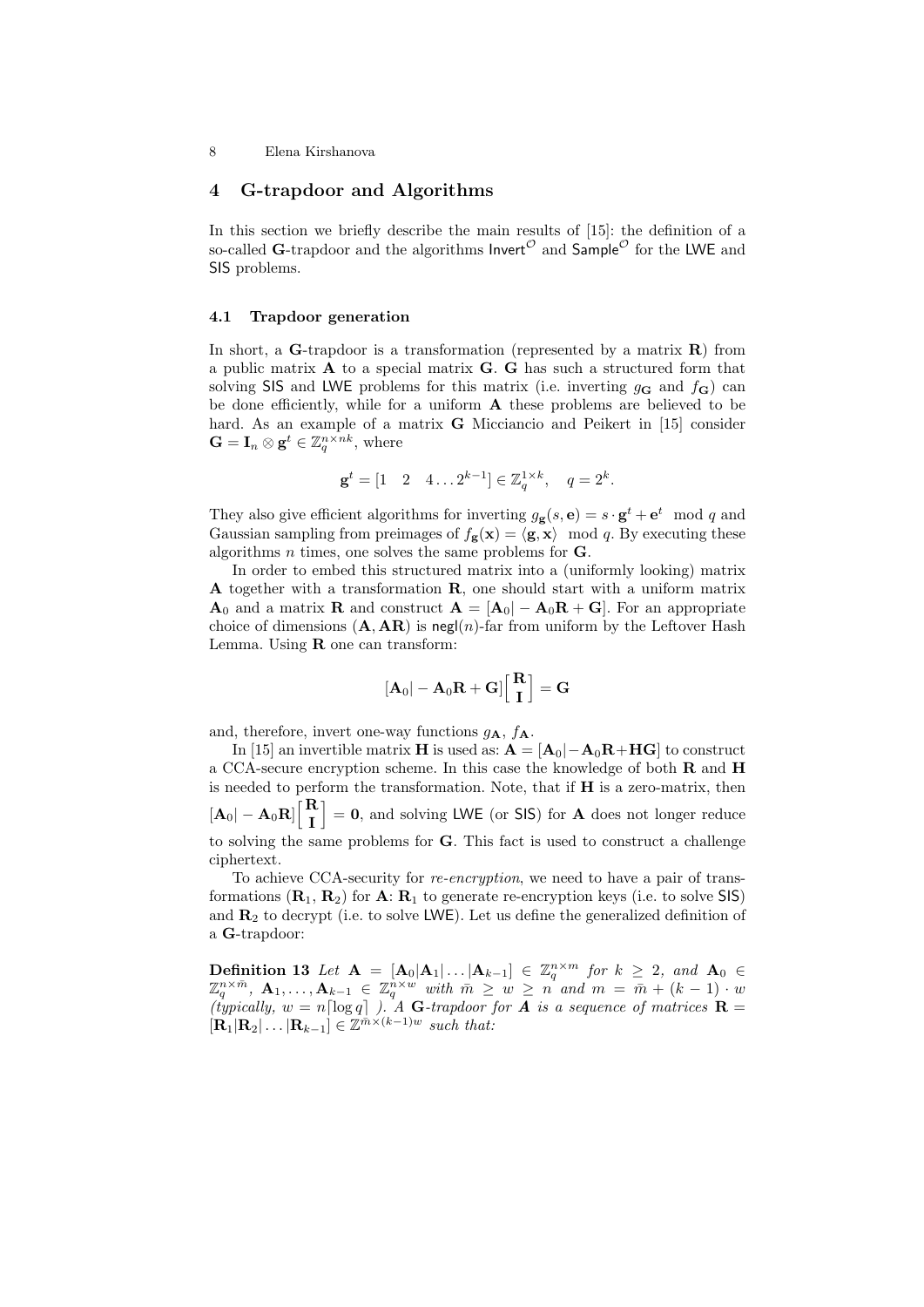$$
[\mathbf{A}_0|\mathbf{A}_1|\dots|\mathbf{A}_{k-1}] \begin{bmatrix} \mathbf{R}_1 \ \mathbf{R}_2 \cdots \ \mathbf{R}_{k-1} \\ \mathbf{I} \quad \mathbf{0} \quad \cdots \quad \mathbf{0} \\ \vdots & \vdots & \ddots & \vdots \\ \mathbf{0} \quad \mathbf{0} \quad \cdots \quad \mathbf{I} \end{bmatrix} = [\mathbf{H}_1 \mathbf{G} | \mathbf{H}_2 \mathbf{G} | \cdots | \mathbf{H}_{k-1} \mathbf{G} ]
$$

for invertible matrices  $\mathbf{H}_i \in \mathbb{Z}_q^{n \times n}$  and a fixed  $\mathbf{G} \in \mathbb{Z}_q^{n \times w}$ .

To generate a pseudorandom matrix  $\mathbf{A} \in \mathbb{Z}_q^{n \times m}$  with a G-trapdoor  $\mathbf{R} \in$  $\mathbb{Z}_q^{\bar{m}\times (k-1)w}$  one should iteratively execute the algorithm  $\mathsf{GenTrap}^\mathcal D$  of [15] but for  $k-1$  invertible  $\mathbf{H}_i$ 's and for Gaussian  $\mathbf{R}_i \leftarrow D_s^{\bar{m} \times w}$  for some  $s \geq \eta_{\epsilon}(\mathbb{Z})$ .

### 4.2 Algorithms

Here we show how to use a generalized trapdoor for the inversion of the function  $g_{\mathbf{A}}(\mathbf{s}, \mathbf{e}) = \mathbf{s}^t \mathbf{A} + \mathbf{e}^t \mod q$  and preimage sampling for  $f_{\mathbf{A}}(\mathbf{x}) = \mathbf{A}\mathbf{x} \mod q$ , where  $\mathbf{A} \in \mathbb{Z}_q^{n \times m}$  has a trapdoor  $\mathbf{R} \in \mathbb{Z}^{(m-w)\times w}$  that satisfies Def. 13. The algorithms below generalize the algorithms  ${\sf Invert}^{\cal O}$  and  ${\sf Sample}^{\cal O}$  of [15].

LWE Inversion. We start by showing how to use the extended notion of a G-trapdoor to invert an LWE sample  $\mathbf{b}^t = \mathbf{s}^t \mathbf{A} + \mathbf{e}^t \mod q$ . We refer to this procedure as  $\mathsf{Invert}^{\mathcal{O}}(\mathbf{R}, \mathbf{A}, \mathbf{b}, \mathbf{H}_i)$  and emphasize in the input that  $\mathbf{H}_i$  is an invertible matrix, while the other  $H_j$ ,  $j \neq i$  can be zero. So for  $A = [A_0|H_1G \mathbf{R}_1\mathbf{A}_0$ |...| $\mathbf{H}_i\mathbf{G} - \mathbf{R}_i\mathbf{A}_0$ |...|:

1. Compute 
$$
\hat{\mathbf{b}}^t = \mathbf{b} \begin{bmatrix} \mathbf{R}_1 & \mathbf{R}_2 & \cdots & \mathbf{R}_{k-1} \\ \mathbf{I} & \mathbf{0} & \cdots & \mathbf{0} \\ \vdots & \vdots & \ddots & \vdots \\ \mathbf{0} & \mathbf{0} & \cdots & \mathbf{I} \end{bmatrix} = [\mathbf{H}_1 \mathbf{G} | \dots | \mathbf{H}_i \mathbf{G} | \dots \mathbf{H}_{k-1} \mathbf{G}] \in \mathbb{Z}_q^{(k-1)w};
$$

2. Set  $\widehat{\mathbf{b}}_1^t = \widehat{\mathbf{b}}^t[w \cdot (i-1)...w \cdot i];$ 

3. Obtain  $(\hat{\mathbf{s}}, \hat{\mathbf{e}})$  by inverting  $\hat{\mathbf{b}}_1^t$  $\hat{\mathbf{h}}_1^t$  for **G**. So  $(\hat{\mathbf{s}}, \hat{\mathbf{e}})$  satisfies  $\hat{\mathbf{b}}_1^t = \hat{\mathbf{s}}\mathbf{G} + \hat{\mathbf{e}} \mod q$ . 4. Compute  $\mathbf{s} = \mathbf{H}_i^{-t} \hat{\mathbf{s}} \in \mathbb{Z}_q^n$  and  $\mathbf{e} = \mathbf{b} - \mathbf{A}^t \mathbf{s} \in \mathbb{Z}_q^m$ . Output  $(\mathbf{s}, \mathbf{e})$ .

The algorithm produces a correct output, if the error vector **e** is "short enough":  $\|\mathbf{e}\| < q/(2\|\mathbf{B}\|s)$  where **B** is a basis for  $\Lambda^{\perp}(\mathbf{G})$  and  $s = \sqrt{\sigma_1(\mathbf{R}_i)^2 + 1}$ . For the detailed proof of correctness see theorem 5.4 in [15].

Gaussian Sampling. We show below how to sample a Gaussian vector  $\mathbf{x} \in \mathbb{Z}_q^m$  for a matrix  $\mathbf{A} = [\mathbf{A}_0 | \dots | \mathbf{A}_{k-1}] \in \mathbb{Z}_q^{n \times m}$  with the generalized trapdoor  $\mathbf{R} \in \mathbb{Z}_q^{\bar{m} \times (k-1)w}$  and  $k-1$  invertible  $\mathbf{H}_i$ 's given a coset  $\mathbf{u} \in \mathbb{Z}_q^n$ .

The intuition behind the algorithm  $\mathsf{Sample}^{\mathcal{O}}$  of [15] is the following: for two distributions X and Y with covariance matrices  $\Sigma_X$  and  $\Sigma_Y$ , the covariance of their sum is  $\Sigma_X + \Sigma_Y$ . A spherical Gaussian distribution with a standard deviation s has covariance matrix  $s^2$ **I**. Therefore, having  $\Sigma_X$  and a parameter s as inputs, we can "adjust"  $\Sigma_Y$  such that  $X + Y$  is a spherical Gaussian with standard deviation s.

So having as input a coset  $\mathbf{u}$ , a matrix  $\mathbf{A}$  with a trapdoor  $\mathbf{R},$  an invertible H and a parameter for the output distribution s, we first sample a vector z for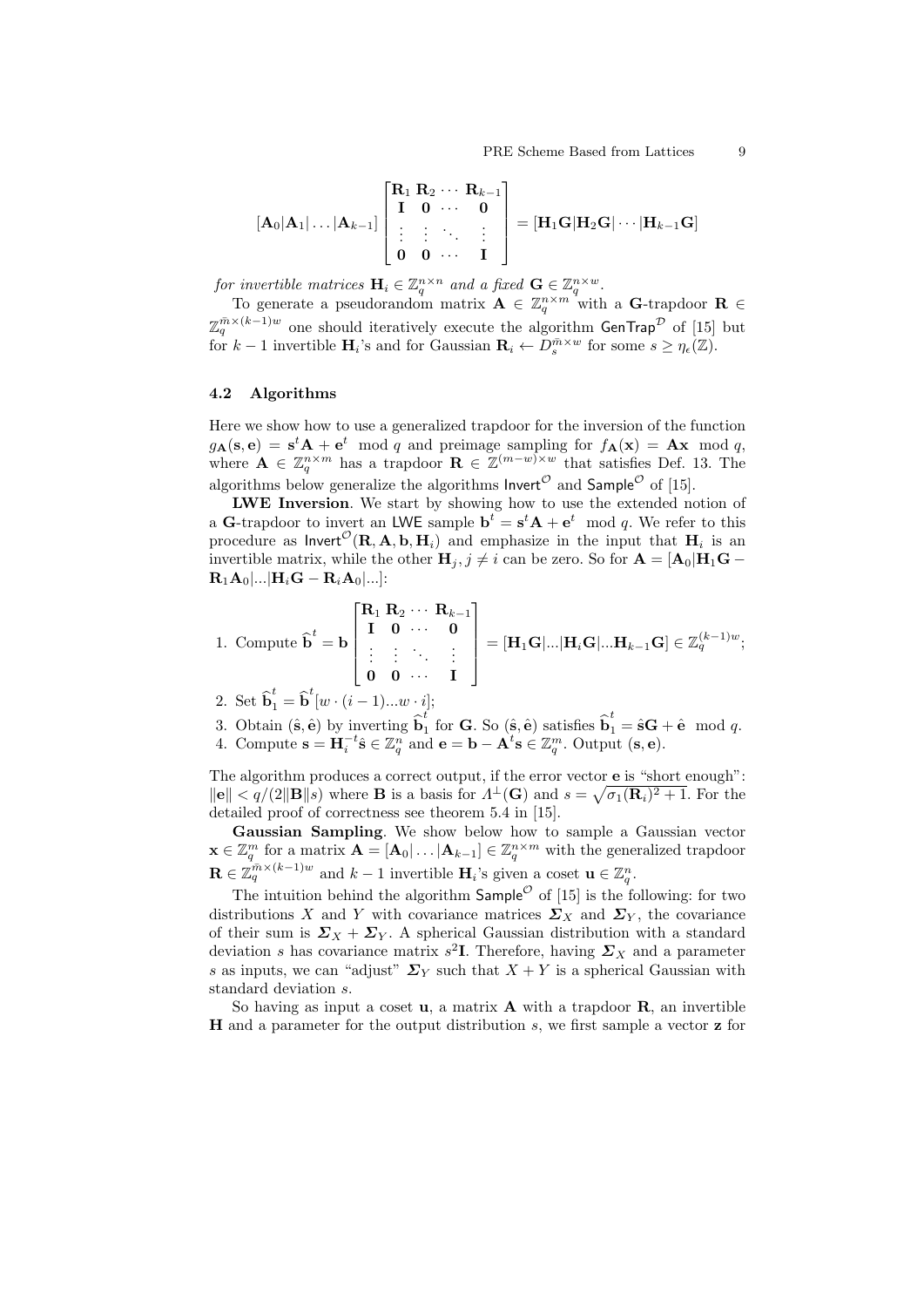the matrix **G** with fixed parameter  $r\sqrt{\Sigma_{\mathbf{G}}}$  (for the construction from section 4.1  $\sqrt{\Sigma_{\mathbf{G}}}$  = 2). Then we multiply  $\mathbf{x}' = \begin{bmatrix} \mathbf{R} \\ \mathbf{I} \end{bmatrix}$ I  $\mathbf{z}$ . The resulting vector  $\mathbf{x}'$  satisfies  $\mathbf{A}\mathbf{x}' = \mathbf{u}$ , but has covariance matrix  $\overline{\mathbf{\Sigma}}_{\mathbf{x}'} = [\mathbf{R}|\mathbf{I}]^T(r\mathbf{\Sigma}_{\mathbf{G}})[\mathbf{R}^t|\mathbf{I}]$ . In order to output a vector  $x$  as spherical Gaussian with parameter  $s$  we add a vector  $p$ with covariance  $\mathbf{\Sigma}_{\mathbf{p}} = s^2 \mathbf{I} - [\mathbf{R}|\mathbf{I}]^T (r \mathbf{\Sigma}_{\mathbf{G}}) [\mathbf{R}^t | \mathbf{I}].$ 

- 1. Choose  $\mathbf{p} \leftarrow D_{\mathbb{Z}^m, r} \sqrt{\Sigma_{\mathbf{p}}}.$  View it as  $\mathbf{p}^t = [\mathbf{p}_1 | \mathbf{p}_2 | \dots | \mathbf{p}_k],$  where  $\mathbf{p}_1 \in \mathbb{Z}^{\bar{m}}$ ,  ${\bf p}_2, \ldots, {\bf p}_k \in \mathbb Z^w.$
- 2. Compute  $\overline{\mathbf{w}}_1 = \mathbf{A}_0(\mathbf{p}_1 \mathbf{R}_1 \mathbf{p}_2), \overline{\mathbf{w}}_i = -\mathbf{A}_0 \mathbf{R}_i \mathbf{p}_{i+1}$  for  $i = 2, \ldots, (k-1);$
- 3. Compute  $w_i = \mathbf{G} \mathbf{p}_{i+1}$  for  $i = 1, ..., (k-1)$ ;
- 4. Let  $\mathbf{v}_1 = \mathbf{H}_1^{-1}(\mathbf{u} \overline{\mathbf{w}}_1) \mathbf{w}_1, \mathbf{v}_i = -\mathbf{H}_i^{-1} \overline{\mathbf{w}}_i \mathbf{w}_i$  for  $i = 2, ..., (k-1);$
- 5. For each  $i = 1, ..., (k-1)$  choose  $\mathbf{z}_i \leftarrow D_{\Lambda_{\mathbf{v}_i}^{\perp}(\mathbf{G}), r\sqrt{\Sigma_{\mathbf{G}}}}$ . Concatenate the obtained vectors to get  $\mathbf{z}^t = [\mathbf{z}_1 | \dots | \mathbf{z}_{k-1}] \in \mathbb{Z}^{(k-1)w}$ ;

6. Output 
$$
\mathbf{x} = \mathbf{p} + \begin{bmatrix} R_1 R_2 \cdots R_{k-1} \\ \mathbf{I} & \mathbf{0} & \cdots & \mathbf{0} \\ \vdots & \vdots & \ddots & \vdots \\ \mathbf{0} & \mathbf{0} & \cdots & \mathbf{I} \end{bmatrix} \cdot \mathbf{z} \in \mathbb{Z}^m.
$$

# 5 Chosen Ciphertext Secure Proxy Re-Encryption

In this section we present our main result: the proxy re-encryption scheme that employs a G-trapdoor with the associated algorithms from the previous section. Before giving the formal description of the scheme we provide an intuition behind the generation of the re-encryption keys. The ability to sample short vectors for any coset can be extended to performing the sampling algorithm for any  $n \times m$ matrix in a column-wise fashion, that is for each column (coset) we can output a Gaussian column-vector and after m samplings concatenate the result into a matrix. This idea was used in a trapdoor delegation algorithm in [15]. If the input matrix is some public key matrix  $\mathbf{A}'$ , then the result of sampling (a matrix **X**) is a transformation  $\mathbf{A} \cdot \mathbf{X} = \mathbf{A}'$  between two public keys.

In order to accomplish both tasks: re-encyption key generation and decryption, we propose to use the generalized definition of a G-trapdoor (Def. 13). Thus, we achieve a re-encryption functionality: we sample small matrices with one  $G$ -trapdoor  $(R_1)$ , and at the same time we perform the decryption operation using another **G**-trapdoor  $(\mathbf{R}_2)$ .

### 5.1 Construction of the single-hop PRE

Let  $1^n$  be the security parameter and let r refer to a fixed function  $w(\sqrt{\log n})$ .

- The modulus q is defined as a large enough prime power  $q = p^e = poly(n)$ and  $k = O(\log q) = O(\log n)$ . We define  $\bar{m} = O(nk)$  and the total dimension of the public key as  $m = \bar{m} + 2nk$ .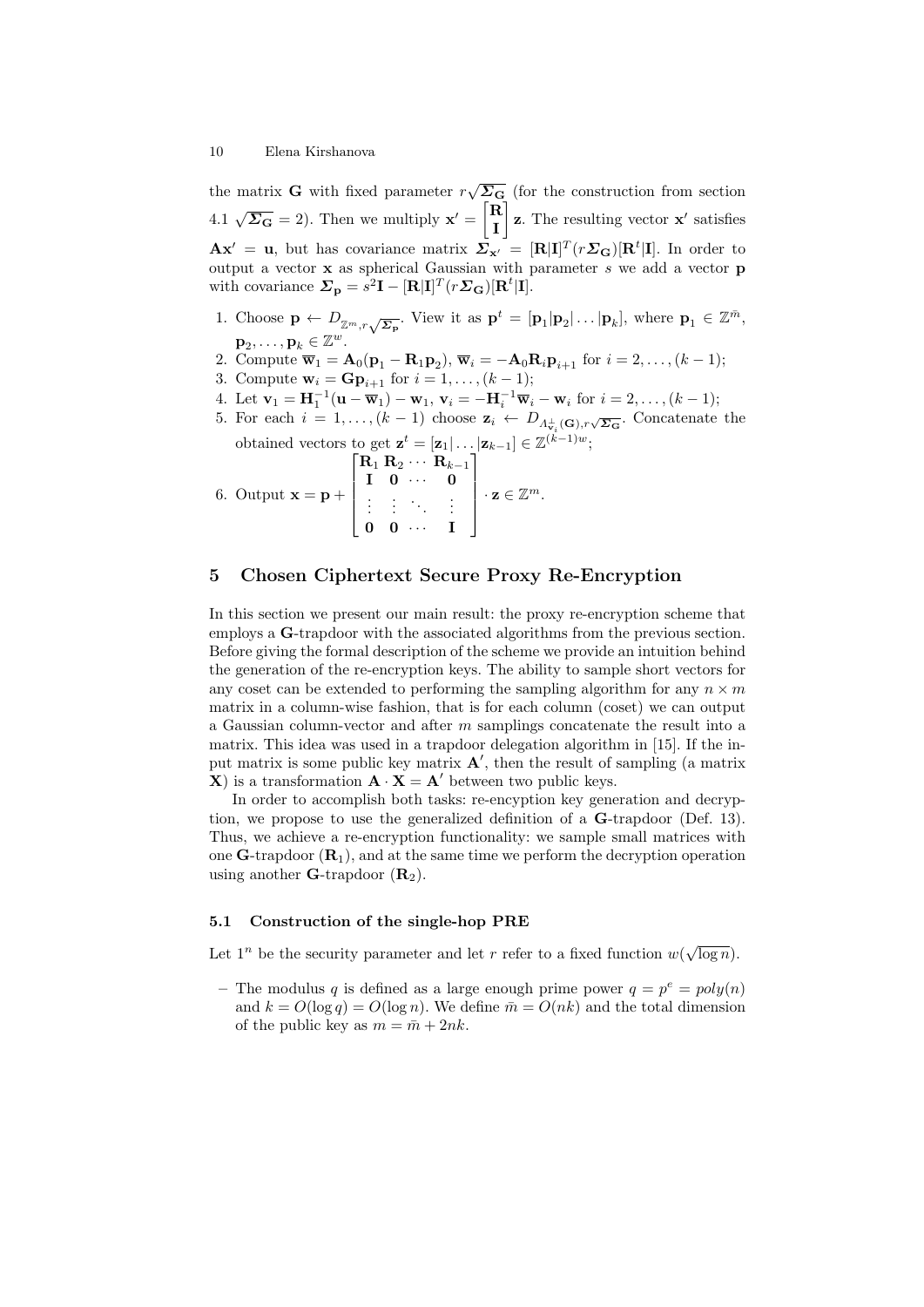- $-\mathbf{G} \in \mathbb{Z}_q^{n \times nk}$  is a matrix of a special structure (see section 4.2 for an example), so there are efficient algorithms to invert  $g_{\mathbf{G}}$  and to sample for  $f_{\mathbf{G}}$ .
- the trapdoors  $\mathbf{R}_i$ 's are sampled from the Gaussian  $\mathcal{D} = D_{\mathbb{Z},w(\sqrt{\log n}}^{\bar{m} \times nk}$ , so that  $(A_0, A_0R_1, A_0R_2)$  is negl(n)-far from uniformly chosen matrices  $(U_1, U_2,$  $(\mathbf{U}_3) \in \mathbb{Z}_q^{n \times \bar{m}} \times \mathbb{Z}_q^{n \times n k} \times \mathbb{Z}_q^{n \times n k}$  for  $\mathbf{A}_0 \leftarrow \mathbb{Z}_q^{n \times \bar{m}}$  and for any  $\mathbf{R}_1, \mathbf{R}_2 \leftarrow \mathcal{D}$ .
- All the invertible matrices  $\mathbf{H} \in \mathbb{Z}_q^{n \times n}$  that are used in the scheme, are chosen from a set with the "unit differences" property (see [15] for an example): for any two  $\mathbf{H}', \mathbf{H}''$  their difference  $\mathbf{H}' - \mathbf{H}''$  is also invertible.
- the LWE error rate  $\alpha$  for single-hop PRE should satisfy  $1/\alpha = O((nk)^3) \cdot r^3$ .

We encode the message space  $\{0,1\}^{nk}$  to the cosets of  $A/2A$  for the lattice  $\Lambda = \Lambda(\mathbf{G}^t)$  using any basis  $\mathbf{B} \in \mathbb{Z}^{nk}$  of  $\Lambda$ , namely for a message  $\mathbf{m} \in \{0,1\}^{nk}$  we define the encoding function as  $enc(m) = Bm \in \mathbb{Z}^{nk}$ . Notice that this mapping can be efficiently inverted.

- KeyGen(1<sup>n</sup>): choose  $\mathbf{A}_0 \leftarrow \mathbb{Z}_q^{n \times \bar{m}}$ ,  $\mathbf{R}_1, \mathbf{R}_2 \leftarrow \mathcal{D}$  and an invertible matrix  $\mathbf{H} \leftarrow \mathbb{Z}_q^{nk \times nk}$ . Compose the matrix  $\mathbf{A} = [\mathbf{A}_0 | \mathbf{A}_1 | \mathbf{A}_2] = [\mathbf{A}_0 | - \mathbf{A}_0 \mathbf{R}_1] \mathbf{A}_0 \mathbf{R}_2$   $\in \mathbb{Z}_q^{n \times m}$  and set the public key as  $\mathsf{pk} = (\mathbf{A}, \mathbf{H})$ . The secret key is the matrix  $sk = [\mathbf{R}_1 | \mathbf{R}_2] \in \mathbb{Z}^{\bar{m} \times 2nk}$  with small entries. Notice that

$$
\begin{bmatrix} \mathbf{A}_0 | \mathbf{A}_1 | \mathbf{A}_2 \end{bmatrix} \begin{bmatrix} \mathbf{R}_1 & \mathbf{R}_2 \\ \mathbf{I} & \mathbf{0} \\ \mathbf{0} & \mathbf{I} \end{bmatrix} = \begin{bmatrix} \mathbf{0} | \mathbf{0} \end{bmatrix} \in \mathbb{Z}_q^{n \times 2nk}.
$$

- Enc(pk =  $([\mathbf{A}_0|\mathbf{A}_1|\mathbf{A}_2], \mathbf{H}), \mathbf{m} \in \{0,1\}^{nk}$ ): choose a non-zero invertible matrix  $\mathbf{H}_u$ , and a vector  $\mathbf{s} \leftarrow \mathbb{Z}_q^n$ . Set  $\mathbf{A}_u = [\mathbf{A}_0 | \mathbf{A}_1 + \mathbf{H} \mathbf{G} | \mathbf{A}_2 + \mathbf{H}_u \mathbf{G}].$ Sample three error vectors  $\mathbf{e}_0 \leftarrow D_{\mathbb{Z}, \alpha q}^{\bar{m}}$ ,  $\mathbf{e}_1, \mathbf{e}_2 \leftarrow D_{\mathbb{Z}, s}^{nk}$ , where  $s^2 = (\|\mathbf{e}_0\|^2 + \|\mathbf{e}_0\|^2 + \|\mathbf{e}_0\|^2)$  $\bar{m}(\alpha q)^2$   $\cdot$  r<sup>2</sup>. The composed error vector is a concatenation of the chosen vectors  $\mathbf{e} = (\mathbf{e}_0, \mathbf{e}_1, \mathbf{e}_2) \in \mathbb{Z}^m$ . Compute

$$
\mathbf{b}^t = 2(\mathbf{s}^t[\mathbf{A}_0|\mathbf{A}_1 + \mathbf{H}\mathbf{G}|\mathbf{A}_2 + \mathbf{H}_u\mathbf{G}] \bmod q) + \mathbf{e}^t + (\mathbf{0}, \mathbf{0}, \mathbf{enc}(\mathbf{m}))^t \bmod 2q,
$$

where the first zero vector has dimension  $\bar{m}$ , the second has dimension nk. Output the ciphertext  $c = (\mathbf{H}_u, \mathbf{b}) \in \mathbb{Z}_q^{n \times n} \times \mathbb{Z}_{2q}^m$ .

- $\text{Dec}(\mathsf{pk} = ([\mathbf{A}_0|\mathbf{A}_1|\mathbf{A}_2], \mathbf{H}), \mathsf{sk} = [\mathbf{R}_1|\mathbf{R}_2], c = (\mathbf{H}_u, \mathbf{b})$ : Using matrix  $\mathbf{H}_u$ compute  $\mathbf{A}_u = [\mathbf{A}_0 | \mathbf{A}_1 + \mathbf{H} \mathbf{G} | \mathbf{A}_2 + \mathbf{H}_u \mathbf{G}].$ 
	- 1. If c has invalid form or  $\mathbf{H}_u = \mathbf{0}$ , output  $\perp$ .
	- 2. With the secret key call an algorithm  $\text{Invert}^{\mathcal{O}}([\mathbf{R}_1|\mathbf{R}_2], \mathbf{A}_u, \mathbf{b}, \mathbf{H}_u)$ . On this input the algorithm (section 4.2) computes the product:

$$
\begin{bmatrix} \mathbf{A}_0 | \mathbf{A}_1 + \mathbf{H} \mathbf{G} | - \mathbf{A}_2 + \mathbf{H}_u \mathbf{G} \end{bmatrix} \begin{bmatrix} \mathbf{R}_1 & \mathbf{R}_2 \\ \mathbf{I} & \mathbf{0} \\ \mathbf{0} & \mathbf{I} \end{bmatrix} = \begin{bmatrix} \mathbf{H} \mathbf{G} | \mathbf{H}_u \mathbf{G} \end{bmatrix} \in \mathbb{Z}_q^{n \times 2nk}.
$$

As output we receive two vectors  $\mathbf{z} \in \mathbb{Z}_q^n$  and  $\mathbf{e} = (\mathbf{e}_0, \mathbf{e}_1, \mathbf{e}_2) \in \mathbb{Z}_q^{\bar{m}} \times$  $\mathbb{Z}_q^{nk} \times \mathbb{Z}_q^{nk}$  that satisfy  $\mathbf{b}^t = \mathbf{z}^t \mathbf{A}_u + \mathbf{e}^t \mod q$ .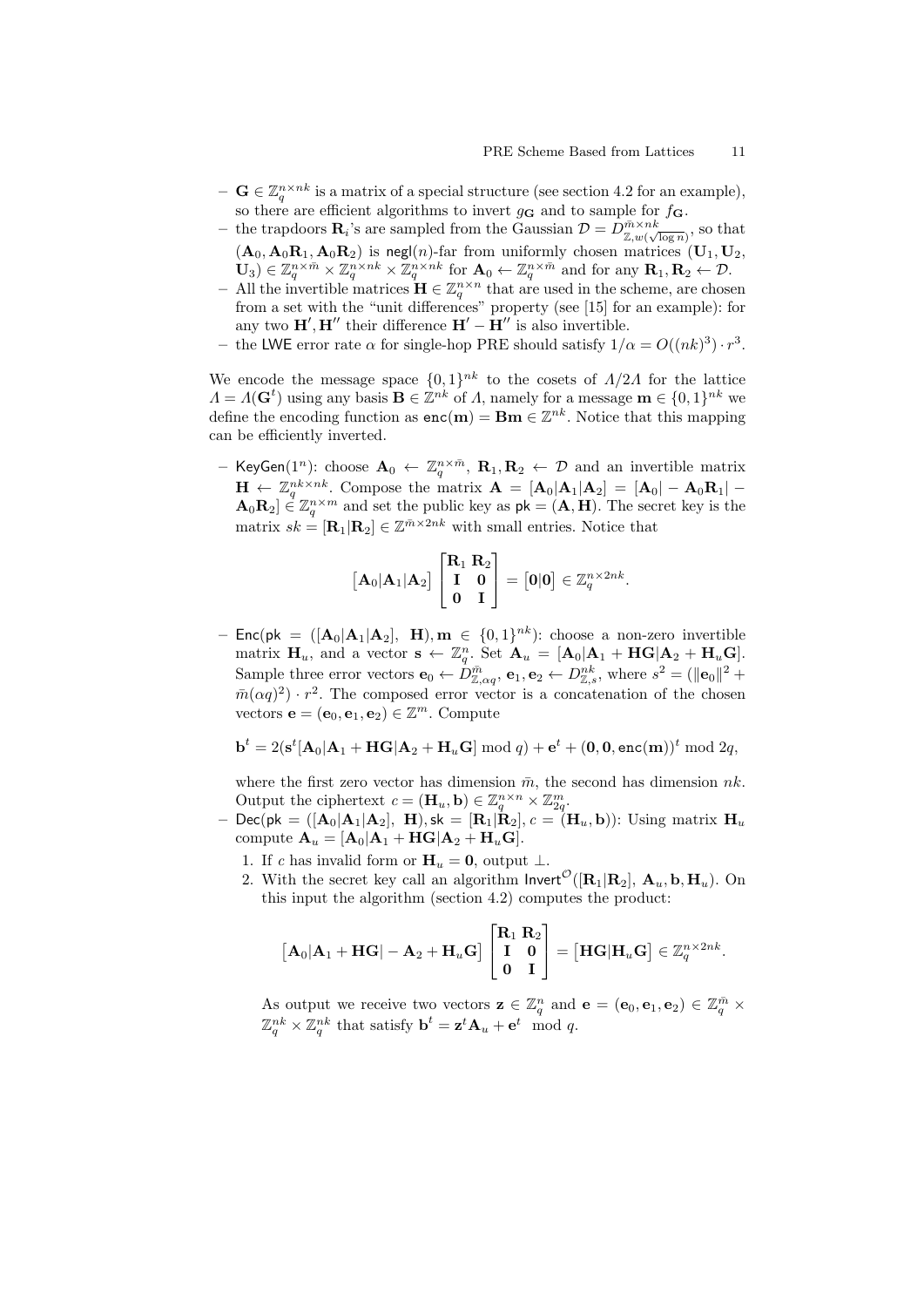- 3. Check the lengths of the obtained vectors, namely, if  $||\mathbf{e}_0|| \ge \alpha q \sqrt{\bar{m}}$  or Check the lengths of the obtained vectors, namely,  $\|\mathbf{e}_j\| \ge \alpha q \sqrt{2mnk} \cdot w(\sqrt{\log n})$  for  $j = 1, 2$ , output  $\perp$ .
- 4. Parse  $\mathbf{v} = \mathbf{b} \mathbf{e} \mod 2q$  as  $\mathbf{v} = (\mathbf{v}_0, \mathbf{v}_1, \mathbf{v}_2) \in \mathbb{Z}_{2q}^{\bar{m}} \times \mathbb{Z}_{2q}^{nk} \times \mathbb{Z}_{2q}^{nk}$ . If  $\mathbf{v}_0 \notin 2A(\mathbf{A}_0^t)$ , output ⊥. Otherwise, compute

$$
\mathbf{v}^t \begin{bmatrix} \mathbf{R}_1 \ \mathbf{R}_2 \\ \mathbf{I} & \mathbf{0} \\ \mathbf{0} & \mathbf{I} \end{bmatrix} \mod 2q \in \mathbb{Z}_{2q}^{nk}
$$

and apply  $enc^{-1}$  to the last *nk* coordinates.

 $-$  ReKeyGen $($ pk  $= ([A_0|A_1|A_2], H),$ sk  $= [\mathbf{R}_1|\mathbf{R}_2],$  pk'  $= ([\mathbf{A}_0'|\mathbf{A}_1'|\mathbf{A}_2'], H'))$ : 1. Using the first part of a secret key - the Gaussian matrix  $\mathbf{R}_1$  - and the invertible  $\mathbf{H} \in \mathbb{Z}_q^{n \times n}$  from the public key, execute  $\mathsf{Sample}^{\mathcal{O}}$  (section 4.2) to sample from the cosets of the  $A'_0$ . Specifically, we sample column-wise so that for each column of the  $\mathbf{A}'_0$  we obtain an  $\bar{m} + nk$ -dimensional column of the re-encryption key. After sampling  $\bar{m}$  times we receive an  $(\bar{m} + nk) \times \bar{m}$  matrix and parse it as two matrices  $\mathbf{X}_{00} \in \mathbb{Z}^{\bar{m} \times \bar{m}}$  and  $\mathbf{X}_{10} \in \mathbb{Z}^{nk \times \bar{m}}$  matrices with Gaussian entries of parameter s.

$$
\begin{bmatrix} \mathbf{A}_0 | -\mathbf{A}_0 \mathbf{R}_1 + \mathbf{H} \mathbf{G} \end{bmatrix} \begin{bmatrix} \mathbf{X}_{00} \\ \mathbf{X}_{10} \end{bmatrix} = \begin{bmatrix} \mathbf{A}_0' \end{bmatrix}
$$

.

2. Continue sampling for the cosets obtained from the columns of the matrix  $[\mathbf{A}'_1 + \mathbf{H}'\mathbf{G}]$  of pk'. But this time we increase (as explained in the Gaussian sampling algorithms in section 4.2), the Gaussian parameter of the resulting sampled matrix up to  $s\sqrt{\bar{m}/2}$ 

$$
\left[ \mathbf{A}_0 | -\mathbf{A}_0 \mathbf{R}_1 + \mathbf{H} \mathbf{G} \right] \left[ \begin{matrix} \mathbf{X}_{01} \\ \mathbf{X}_{11} \end{matrix} \right] = \left[ \mathbf{A}_1' + \mathbf{H}' \mathbf{G} \right].
$$

To achieve a correct re-encryption for the last sampling change the cosets by adding  $-\mathbf{A}_2 = \mathbf{A}_0 \mathbf{R}_2$ :

$$
\left[\mathbf{A}_0\right] - \mathbf{A}_0 \mathbf{R}_1 + \mathbf{H} \mathbf{G} \right] \begin{bmatrix} \mathbf{X}_{02} \\ \mathbf{X}_{12} \end{bmatrix} = \left[\mathbf{A}'_2 + \mathbf{A}_0 \mathbf{R}_2\right],
$$

where  $\mathbf{X}_{01}, \mathbf{X}_{02} \in \mathbb{Z}^{\bar{m} \times n k}, \mathbf{X}_{11}, \mathbf{X}_{12} \in \mathbb{Z}^{nk \times nk}$  with entries distributed as Gaussian with parameter  $s\sqrt{\bar{m}}$ .

3. The re-encryption key is a matrix with Gaussian entries:

$$
\mathsf{rk} = \begin{bmatrix} \mathbf{X}_{00} & \mathbf{X}_{01} & \mathbf{X}_{02} \\ \mathbf{X}_{10} & \mathbf{X}_{11} & \mathbf{X}_{12} \\ \mathbf{0} & \mathbf{0} & \mathbf{I} \end{bmatrix} \in \mathbb{Z}^{m \times m}.
$$

For any matrix  $\mathbf{B} \in \mathbb{Z}^{n \times nk}$  the re-encryption key satisfies:

$$
[\mathbf{A}_0|\mathbf{A}_1 + \mathbf{H}\mathbf{G}|\mathbf{A}_2 + \mathbf{B}] \cdot \begin{bmatrix} \mathbf{X}_{00} & \mathbf{X}_{01} & \mathbf{X}_{02} \\ \mathbf{X}_{10} & \mathbf{X}_{11} & \mathbf{X}_{12} \\ \mathbf{0} & \mathbf{0} & \mathbf{I} \end{bmatrix} = [\mathbf{A}'_0|\mathbf{A}'_1 + \mathbf{H}'\mathbf{G}|\mathbf{A}'_2 + \mathbf{B}] \tag{1}
$$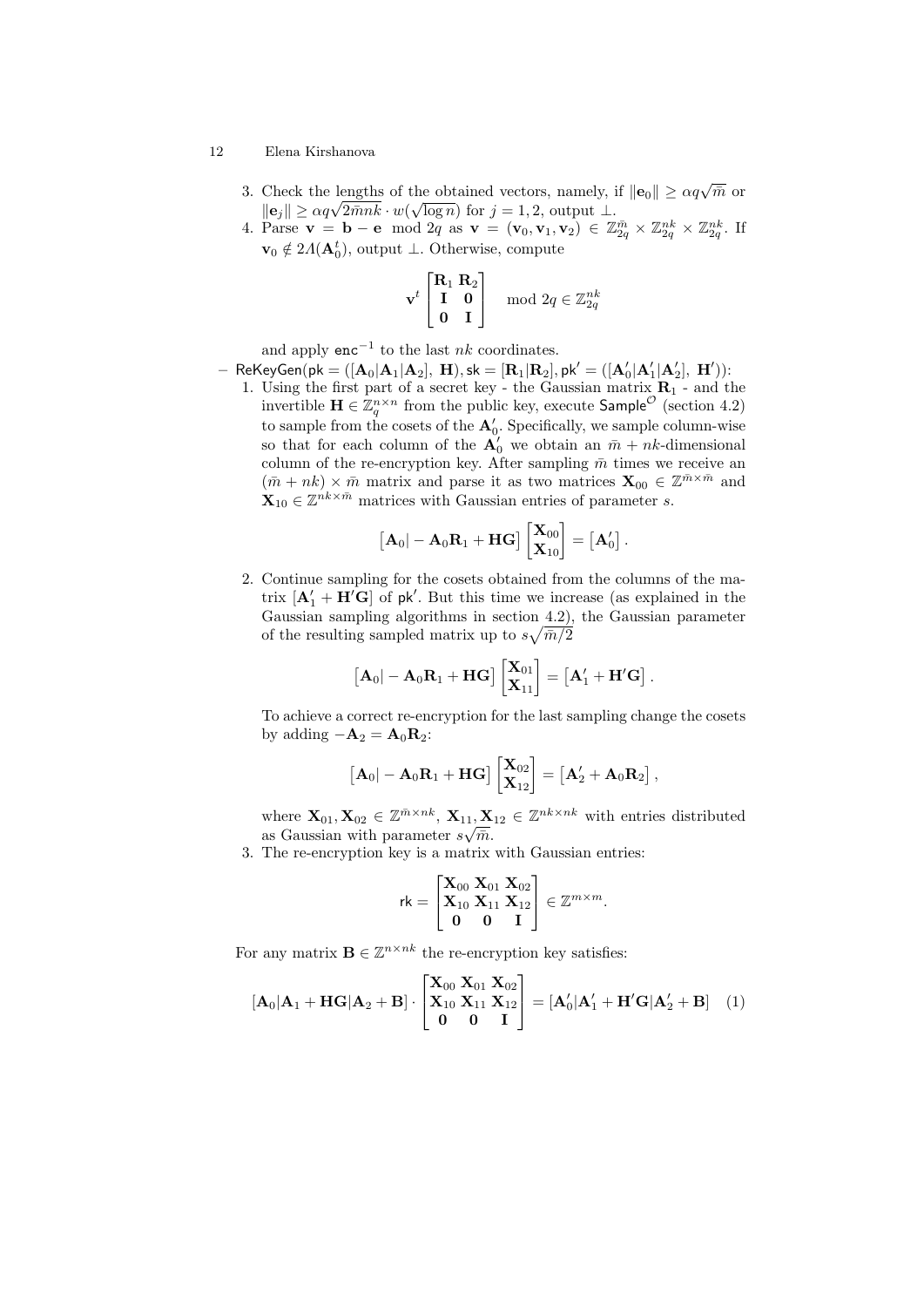– ReEnc(rk,  $c = (H_u, b)$ ): to change the underlying public key in the ciphertext component **b** compute  $\mathbf{b}^{\prime t} =$ 

$$
\mathbf{b}^t \cdot \mathbf{rk} = \mathbf{s}^t [\mathbf{A}'_0 | \mathbf{A}'_1 + \mathbf{H}'\mathbf{G} | \mathbf{A}'_2 + \mathbf{H}_u \mathbf{G}] + \widetilde{\mathbf{e}}^t + (\mathbf{0}, \mathbf{0}, \mathbf{enc}(\mathbf{m}))^t \bmod 2q, \quad (2)
$$

where  $\widetilde{\mathbf{e}} = (\widetilde{\mathbf{e}}_0, \widetilde{\mathbf{e}}_1, \widetilde{\mathbf{e}}_2)$  and  $\widetilde{\mathbf{e}}_0 = \mathbf{e}_0 \mathbf{X}_{00} + \mathbf{e}_1 \mathbf{X}_{10}, \widetilde{\mathbf{e}_1} = \mathbf{e}_0 \mathbf{X}_{01} + \mathbf{e}_1 \mathbf{X}_{11}, \widetilde{\mathbf{e}_2} =$  $\mathbf{e}_0 \mathbf{X}_{02} + \mathbf{e}_1 \mathbf{X}_{12} + \mathbf{e}_2$ . Finally, output  $c' = (\mathbf{H}_u, \mathbf{b}')$ .

**Remark 14** Instead of mapping a message  $\mathbf{m} \in \{0,1\}^{nk}$  to the lattice cosets, one can use a more common encoding for lattice-based schemes:  $enc(m) = m\lfloor \frac{q}{2}\rfloor$ . In this case one should add an extra syndrome  $A_3 \in \mathbb{Z}_q^{n \times nk}$  to the public key and sample one more error vector  $e_3 \in D_{\mathbb{Z},\alpha q}^{\bar{m}}$  for the encryption, so a ci- $\emph{plertext is of the form } \bm{b}^t = \bm{s}^t[\bm{A}_0|\bm{A}_1+\bm{H}\bm{G}|\bm{A}_2+\bm{H}_u\bm{G}|\bm{A}_3]+(\bm{e}_0,\bm{e}_1,\bm{e}_2,\bm{e}_3)^t+ \bm{b}_0$  $(0, 0, 0, \text{enc}(m))^t$  mod q. For the re-encryption key generation one more sam $pling\,\, is\,\, needed: \,\, \bigl[ \bm A_0 \vert - \bm A_0 \bm R_1 + \bm H \bm G \bigr] \begin{bmatrix} \bm X_{03} \ \bm X_{13} \end{bmatrix} = \bigl[ \bm A_3' - \bm A_3 \bigr], \,\, which\,\, results\,\, in \,\, an \,\,$ extended (columns  $\begin{bmatrix} X_{03} \ X_{13} \end{bmatrix}$  are added) re-encryption key. All the arguments below on correctness and security can be easily adapted for this case.

#### 5.2 Correctness

In the re-encrypted ciphertext the error terms are larger than in the original ciphertext (that is the ones that have not been re-encrypted). In the following lemma we show that with the appropriate choice of the LWE parameters  $\alpha$  and q the decryption algorithm can tolerate the noise growth.

**Lemma 15** Our PRE scheme with message space  $\mathcal{M} = \{0,1\}^{nk}$  decrypts correctly.

Proof. Recall that by Definition 3 we have to show that the decryption algorithm outputs a correct plaintext both for the original and for the re-encrypted ciphertext. So first of all we describe an original encryption under a public key pk and then proceed with its re-encryption to another public key pk'.

Let  $pk = ( [\mathbf{A}_0 | \mathbf{A}_1 | \mathbf{A}_2 ], \mathbf{H} )$ ,  $pk' = ( [\mathbf{A}'_0 | \mathbf{A}'_1 | \mathbf{A}'_2 ], \mathbf{H}' )$  be the public keys output by KeyGen $(1^n)$  together with two trapdoors  $s\mathsf{k} = [\mathbf{R}_1|\mathbf{R}_2]$ ,  $s\mathsf{k}' = [\mathbf{R}'_1|\mathbf{R}'_2]$ , so the first pair  $(\mathsf{pk}, \mathsf{sk})$  will be the delegator's keys, the second  $(\mathsf{pk}', \mathsf{sk}')$  will be for the delegatee. We run the ReKeyGen( $pk, sk, pk'$ ) algorithm to obtain

$$
\mathsf{rk}_{\mathsf{pk} \to \mathsf{pk}'} = \begin{bmatrix} \mathbf{X}_{00} \ \mathbf{X}_{01} \ \mathbf{X}_{01} \\ \mathbf{X}_{10} \ \mathbf{X}_{11} \ \mathbf{X}_{12} \\ \mathbf{0} \quad \mathbf{0} \quad \mathbf{I} \end{bmatrix}.
$$

As we apply this re-encryption key to a ciphertext **b** that encrypts a message  $\mathbf{m} \in \{0,1\}^{nk}$  under the delegator's public key  $\mathsf{pk} = [\mathbf{A}_0, \mathbf{A}_1, \mathbf{A}_2], \mathbf{H}$  with the invertible matrix  $\mathbf{H}_u$  and  $\mathbf{e} = (\mathbf{e}_0, \mathbf{e}_1, \mathbf{e}_2)$ , we have  $\mathbf{b}^t \cdot \mathbf{rk}_{\mathsf{pk} \to \mathsf{pk}'} =$ 

$$
(2\mathbf{s}^t[\mathbf{A}_0|\mathbf{A}_1+\mathbf{H}\mathbf{G}|\mathbf{A}_2+\mathbf{H}_u\mathbf{G}]+\mathbf{e}^t + (\mathbf{0},\mathbf{0},\mathsf{enc}(\mathbf{m})^t)\cdot\mathsf{rk}_{\mathsf{pk}\rightarrow\mathsf{pk}'}
$$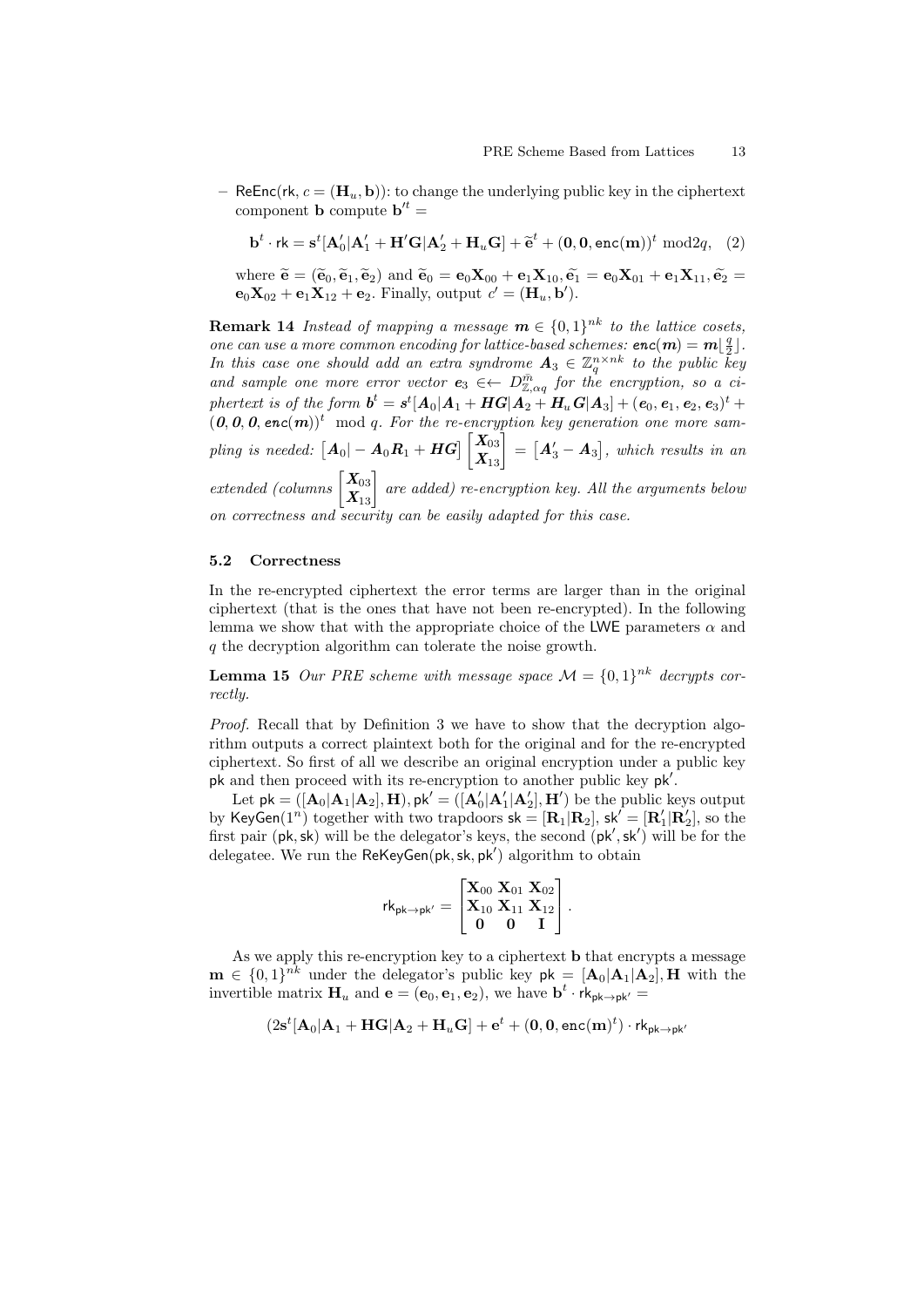$$
= \mathbf{s}^t [\mathbf{A}_0 \mathbf{X}_{00} + (\mathbf{A}_1 + \mathbf{H} \mathbf{G}) \mathbf{X}_{10} | \mathbf{A}_0 \mathbf{X}_{01} + \mathbf{A}_1 \mathbf{X}_{11} | \mathbf{A}_0 \mathbf{X}_{02} + \mathbf{A}_1 \mathbf{X}_{12} + \mathbf{A}_2 + \mathbf{H}_u \mathbf{G}] +
$$
  
\n
$$
(\mathbf{e}_0 \mathbf{X}_{00} + \mathbf{e}_1 \mathbf{X}_{10}, \mathbf{e}_0 \mathbf{X}_{02} + \mathbf{e}_1 \mathbf{X}_{11}, \mathbf{e}_0 \mathbf{X}_{02} + \mathbf{e}_1 \mathbf{X}_{12} + \mathbf{e}_2)^t + (\mathbf{0}, \mathbf{0}, \mathbf{enc}(\mathbf{m}))^t =
$$
  
\n
$$
= \mathbf{s}^t [\mathbf{A}_0' | \mathbf{A}_1' \mathbf{H}' \mathbf{G} | \mathbf{A}_2' + \mathbf{H}_u \mathbf{G}] + (\widetilde{\mathbf{e}}_0, \widetilde{\mathbf{e}}_1, \widetilde{\mathbf{e}}_2)^t + (\mathbf{0}, \mathbf{0}, \mathbf{enc}(\mathbf{m}))^t,
$$

where the last equation follows from Eq.(1) of the re-encryption key  $rk_{pk\rightarrow pk'}$ .

Now we estimate how the re-encryption algorithm affects the noise and justify the correctness of the decryption for a re-encrypted ciphertext. The arguments for the original ciphertexts are essentially the same as in [Lemma 6.2] of [15].

In the decryption procedure we multiply a (re-encrypted) ciphertext (and thus its error term) by  $sk' = [\mathbf{R}'_1 | \mathbf{R}'_2]$  padded with the identity matrix. So in order to obtain a correct output, we require that in the Eq.(2) both terms  $\tilde{\mathbf{e}}_0 \mathbf{R}'_1 + \tilde{\mathbf{e}}_1$ <br>and  $\tilde{\mathbf{e}}_1 \mathbf{R}' + \tilde{\mathbf{e}}_2$  entires the length condition of the decreation electrical  $\tilde{\mathbf{e}}_1 \mathbf{R}' + \tilde{\math$ and  $\tilde{\mathbf{e}}_0 \mathbf{R}'_2 + \tilde{\mathbf{e}}_2$  satisfy the length condition of the decryption algorithm:  $\tilde{\mathbf{e}}_0 \mathbf{R}'_1 + \tilde{\mathbf{e}}_1$ ,<br> $\tilde{\mathbf{e}}_0 \mathbf{R}' + \tilde{\mathbf{e}}_0 \in \mathcal{R}$ ,  $\mathbf{e}(a_1, \mathbf{R}^{-t})$ . The terms expand under the  $\widetilde{\mathbf{e}}_0 \mathbf{R}'_2 + \widetilde{\mathbf{e}}_2 \in \mathcal{P}_{1/2}(q \cdot \mathbf{B}^{-t}).$  The terms expand under the multiplication as

$$
\widetilde{\mathbf{e}}_0 \mathbf{R}'_1 + \widetilde{\mathbf{e}}_1 = \mathbf{e}_0 \mathbf{X}_{00} \mathbf{R}'_1 + \mathbf{e}_1 \mathbf{X}_{10} \mathbf{R}'_1 + \mathbf{e}_0 \mathbf{X}_{01} + \mathbf{e}_1 \mathbf{X}_{11},
$$
\n(3a)

$$
\widetilde{\mathbf{e}}_0 \mathbf{R}'_2 + \widetilde{\mathbf{e}}_2 = \mathbf{e}_0 \mathbf{X}_{00} \mathbf{R}'_2 + \mathbf{e}_1 \mathbf{X}_{10} \mathbf{R}'_2 + \mathbf{e}_0 \mathbf{X}_{02} + \mathbf{e}_1 \mathbf{X}_{12} + \mathbf{e}_2, \tag{3b}
$$

where  $(\mathbf{e}_0, \mathbf{e}_1, \mathbf{e}_2) \in \mathbb{Z}^m$  is the error vector of the original ciphertext **b**.

Since we are interested in upper bounds for the length of (3a) and (3b), we should estimate how the length of the Gaussian vectors  $e_0, e_1, e_2$  is affected by the matrix multiplication. We analyze each term of Eq.(3b) separately (the same arguments hold for the terms of (3a)).

According to the sampling algorithm, the parameter s for each column of the  $\mathbf{X}_{00}$  (and of  $\mathbf{X}_{10}$ ) is as small as  $\sqrt{\sigma_1(\mathbf{R}_1)^2 + 1} \cdot \sqrt{\sigma_1(\Sigma_{\mathbf{G}}) + 2} \cdot r$ , where  $\mathbf{R}_1$ is the trapdoor that was used in the re-encryption key generation. Combining Lemmas 11 and 12 and the fact that for the **G** matrix  $\sigma_1(\Sigma_{\mathbf{G}}) = 4$ , we obtain

$$
\sigma_1(\mathbf{X}_{00}\mathbf{R}'_2) \leq \sigma_1(\mathbf{X}_{00}) \cdot \sigma_1(\mathbf{R}'_2) \leq C \cdot 4\sqrt{6}\bar{m} \cdot \sqrt{\sigma_1(\mathbf{R}_1)^2 + 1} \cdot r^2,
$$

where  $C \approx 1/2\pi$ . By Lemma 7, we have  $\|\mathbf{e}_0\| < \alpha q \sqrt{\bar{m}}$  and therefore

$$
\|\mathbf{e}_0\mathbf{X}_{00}\mathbf{R}_2'\| < \alpha q \frac{2\sqrt{6}}{\pi} \bar{m}^{3/2} \sqrt{\sigma_1(\mathbf{R}_1)^2 + 1} \cdot r.
$$

Both  $e_1, e_2$  are sampled from the Gaussian distribution with parameter s, where  $s^2 = (\|\mathbf{e}_0\|^2 + \bar{m}(\alpha q)^2) \cdot r^2$ , so their lengths are bounded as  $\|\mathbf{e}_1\|$ ,  $\|\mathbf{e}_2\|$  < where  $s^2 = (\|\mathbf{e}_0\|^2 + m(\alpha q)^2) \cdot r^2$ , so their lengths are bounded as  $\alpha q \sqrt{2mnk} \cdot r$ . Hence, for the second term of Eq. (3b) it holds that

$$
\|\mathbf{e}_1\mathbf{X}_{10}\mathbf{R}_2'\| < \alpha q \frac{3\sqrt{6}}{\pi} \bar{m} \sqrt{2\bar{m}nk} \cdot \sqrt{\sigma_1(\mathbf{R}_1)^2 + 1} \cdot r^3.
$$

Now we analyze the singular value for matrix  $X_{02}$  that was sampled with parameter  $s\sqrt{\bar{m}/2}$  (the same holds for  $\mathbf{X}_{01}, \mathbf{X}_{12}, \mathbf{X}_{11}$ ):

$$
\sigma_1(\mathbf{X}_{02}) \leq 2\sqrt{3}\bar{m}\cdot\sqrt{\sigma_1(\mathbf{R}_1)^2+1}\cdot r,
$$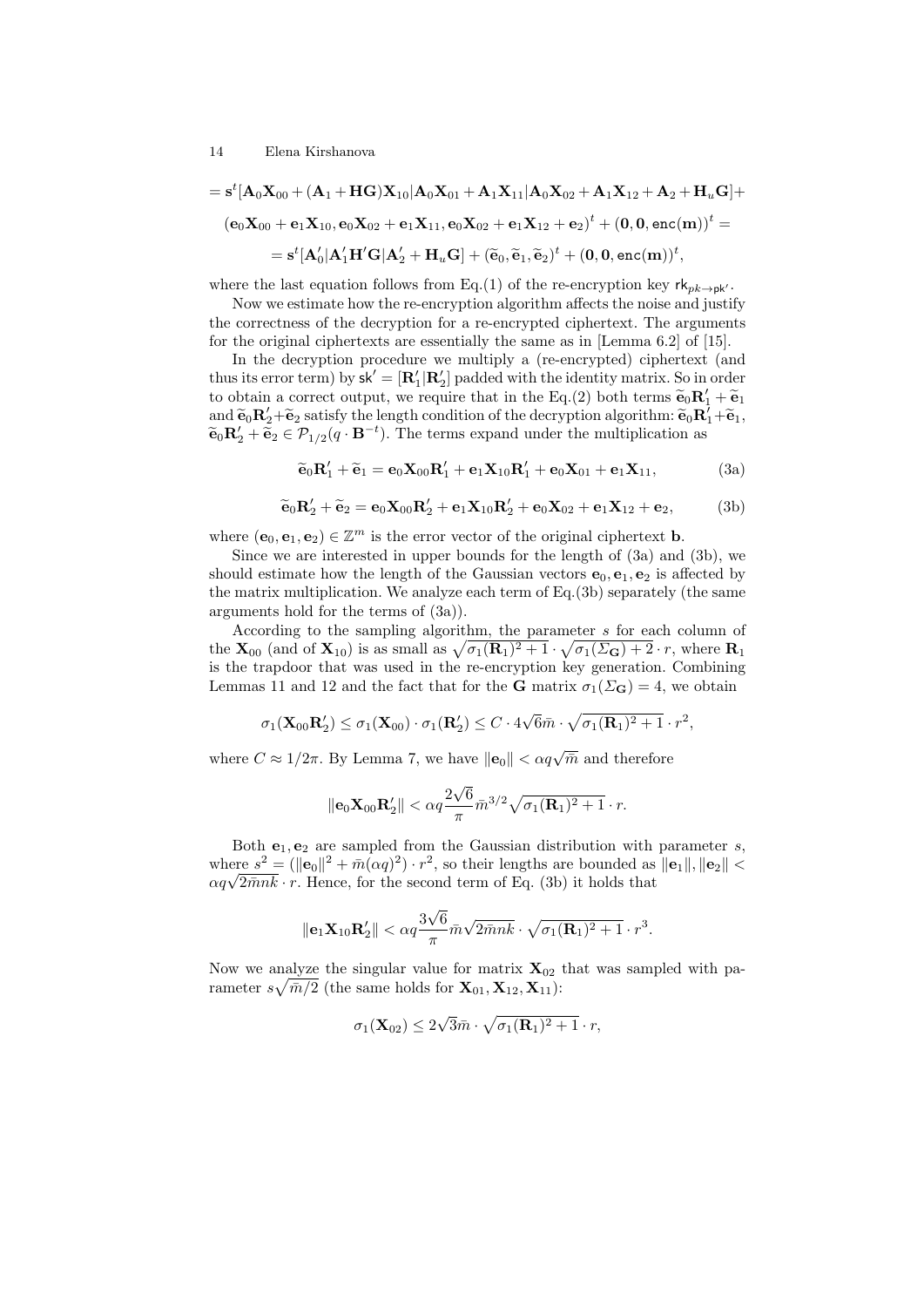which implies  $\|\mathbf{e}_0 \mathbf{X}_{02}\| \leq 2$ √ which implies  $\|\mathbf{e}_0 \mathbf{X}_{02}\| \leq 2\sqrt{3}\alpha q\bar{m} \cdot \sqrt{\sigma_1(\mathbf{R}_1)^2 + 1} \cdot r$  and  $\|\mathbf{e}_1 \mathbf{X}_{12}\| \leq \sqrt{2}\alpha q\bar{m} \cdot$  $\overline{2\bar{m}nk} \cdot \sqrt{\sigma_1(\mathbf{R}_1)^2 + 1} \cdot r^2$ . By inspecting the remaining term and taking into account the fact that  $\bar{m} = O(nk)$  and  $\sigma_1(\mathbf{R}_1) \leq O(\sqrt{n}k) \cdot r$ , finally we have

$$
\|\widetilde{\mathbf{e}}_0\mathbf{R}_2' + \widetilde{\mathbf{e}}_2\| < \alpha q \cdot O(nk)^3 \cdot r^3.
$$

By taking  $1/\alpha = O(nk)^3 \cdot r^3$  we have the desired property for both error terms,  $\widetilde{\mathbf{e}}_0 \mathbf{R}'_1 + \widetilde{\mathbf{e}}_1$ ,  $\widetilde{\mathbf{e}}_0 \mathbf{R}'_2 + \widetilde{\mathbf{e}}_2 \in \mathcal{P}_{1/2}(q \cdot \mathbf{B}^{-t}).$ 

The security proof for our PRE scheme is essentially an adapted version of [15] [Theorem 6.3] to the proxy re-encryption model with a generalized  $\mathbf{G}$ trapdoor. As discussed in section 4.2, in order to solve LWE for any matrix  $\bf{A}$ it is necessary to know both a transformation  $\bf{R}$  and at least one invertible  $\bf{H}$ embedded into A. So we construct a simulator in a way that as long as there is a nonzero matrix  $\bf{H}$  in a ciphertext, we are able to transform it to a  $\bf{G}$ -matrix and decrypt, but once  $H$  equals to the zero matrix, no  $R$ -transformation can be applied to a ciphertext to reduce it to a G-matrix and recover a message. So when no invertible H is involved, we embed our LWE samples into a ciphertext and hence, decryption of the challenge helps us in deciding LWE.

Theorem 16 The above scheme is PRE-CCA1-secure assuming the hardness of **Theorem 10** The above scheme is FRE<br>decision-LWE<sub>q, $\alpha'$ </sub> for  $\alpha' = \alpha/3 \ge 2\sqrt{n}/q$ .

Proof. First, by [[14], Theorem 3.1] we transform the samples from LWE distribution  $A_{s,\alpha'}$  of the form  $(a, b = \langle s, a \rangle / q + e \mod 1) \in \mathbb{Z}_q^n \times \mathbb{T}$  to the form  $(a, 2(\langle s, a \rangle$ mod q) + e' mod 2q) with  $e' \to D_{\mathbb{Z},\alpha q}$  via mapping  $b \to 2qb + D_{\mathbb{Z} - 2qb,s}$ , where  $s^2 = (\alpha q)^2 - (2\alpha'q)^2 \geq 4n \geq \eta_{\epsilon}(\mathbb{Z})^2$ . The transformation maps the uniform distribution over  $\mathbb{Z}_q^n \times \mathbb{T}$  to the discretized uniform distribution over  $\mathbb{Z}_q^n \times \mathbb{Z}_{2q}$ .

Once the LWE samples are of the desired form, we construct column-wise a matrix  $A_0^*$  out of these samples and a vector  $b^*$  out of the corresponding components b's. A target's user public key is generated as follows: choose two invertible matrices  $\mathbf{H}_{1}^{*}, \mathbf{H}_{2}^{*} \in \mathbb{Z}_{q}^{n \times n}$ , the secret  $\mathbf{R}_{1}^{*}, \mathbf{R}_{2}^{*} \leftarrow \mathcal{D}$  and output  $\mathsf{pk}^{*} =$  $([A_0^*] - A_0^*R_1^* - H_1^*G] - A_0^*R_2^* - H_2^*G$ ,  $H_1^*$ ). Since the target user belongs to the set of honest users (we do not reveal his secret key), the matrix  $\mathbf{H}_2^*$  remains statistically hidden from the adversary.

To generate the public key of an honest user we choose two matrices  $\mathbf{X}_{00} \in \mathbb{R}$  $\mathbb{Z}_q^{\bar{m}\times\bar{m}}$ ,  $\mathbf{X}_{01} \in \mathbb{Z}_q^{nk\times\bar{m}}$  from a Gaussian distribution with parameter s and set

$$
\mathbf{A}'_0 = \begin{bmatrix} \mathbf{A}^*_0 | -\mathbf{A}^* \mathbf{R}^*_1 \end{bmatrix} \begin{bmatrix} \mathbf{X}_{00} \\ \mathbf{X}_{10} \end{bmatrix}.
$$

Next we choose  $\mathbf{R}'_1, \mathbf{R}'_2 \in \mathbb{Z}_q^{\bar{m} \times nk}$  from a distribution  $\mathcal{B}$  defined over  $\mathbb{Z}$  that outputs 0 with probability  $1/2$  and  $\pm 1$  with probability  $1/4$  each. We calculate the rest of the public key as

$$
\mathbf{A}_0'\mathbf{R}_1' = \begin{bmatrix}\mathbf{A}_0^*|-\mathbf{A}^*\mathbf{R}_1^*\end{bmatrix}\begin{bmatrix}\mathbf{X}_{00}\\ \mathbf{X}_{10}\end{bmatrix}\cdot\mathbf{R}_1', \quad \mathbf{A}_0'\mathbf{R}_2' = \begin{bmatrix}\mathbf{A}_0^*|-\mathbf{A}^*\mathbf{R}_1^*\end{bmatrix}\begin{bmatrix}\mathbf{X}_{00}\\ \mathbf{X}_{10}\end{bmatrix}\cdot\mathbf{R}_2'.
$$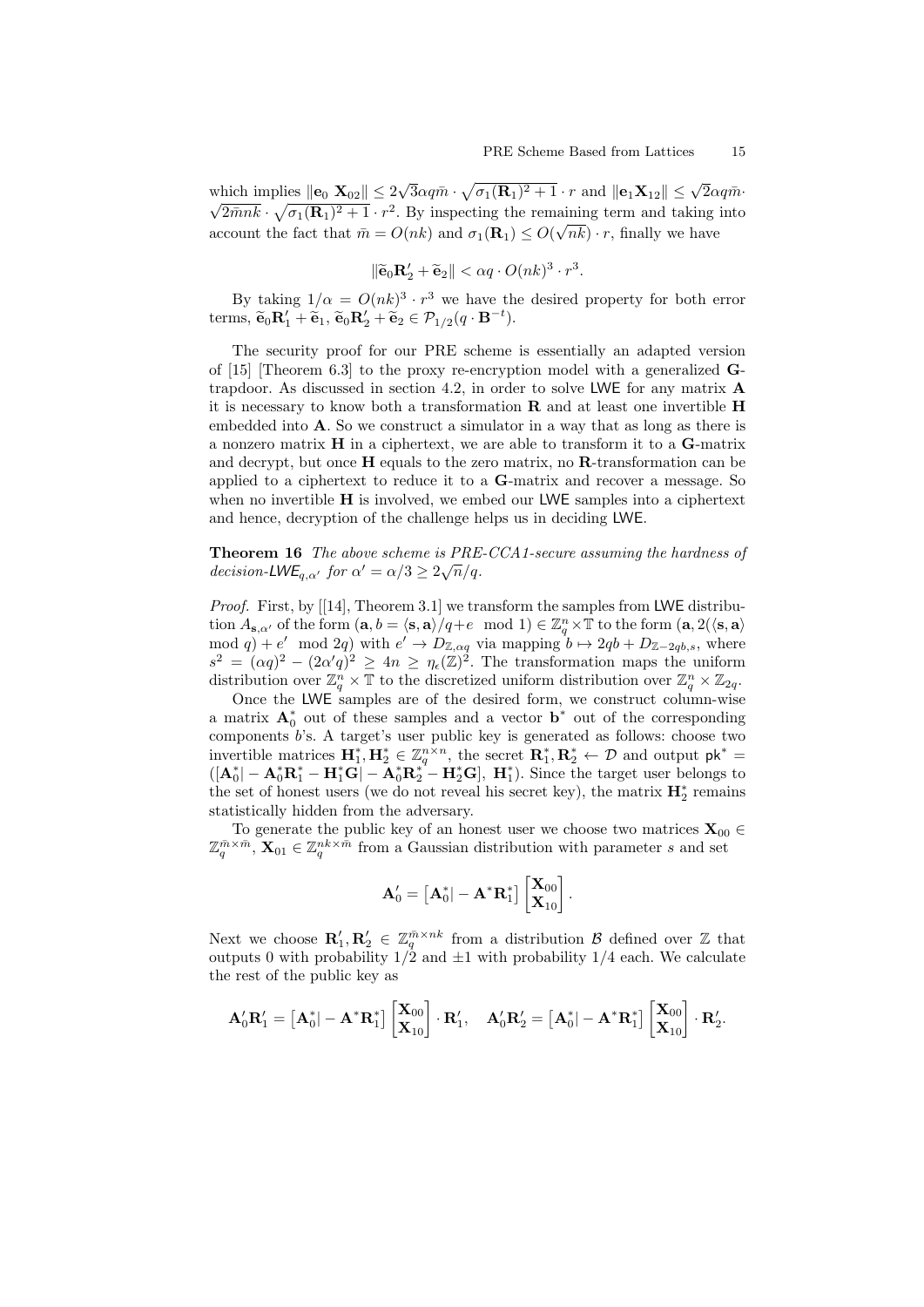So the whole public key of a honest user is  $pk' = ( [A'_0] - A'_0 R'_1] - A'_0 R'_2 \mathbf{H}_{2}^{*}\mathbf{G}$ ,  $\mathbf{H}'$  for some randomly chosen invertible  $\mathbf{H}' \in \mathbb{Z}_{q}^{n \times n}$ . We add  $-\mathbf{H}_{2}^{*}\mathbf{G}$ to each honest key. If we choose  $\bar{m} \ge n \lg q + 2\frac{nk}{\delta}$  for a small  $\delta$ , then by ([2]),  $\mathbf{A}'_0 \mathbf{R}'_1$  is negl(n)-far from uniform, then again  $-\mathbf{H}_2^*$  is hidden from the adversary. We denote  $\begin{bmatrix} \mathbf{X}_{01} \\ \mathbf{X}_{11} \end{bmatrix} = \begin{bmatrix} \mathbf{X}_{00} \\ \mathbf{X}_{10} \end{bmatrix} \cdot \mathbf{R}'_1$  and  $\begin{bmatrix} \mathbf{X}_{02} \\ \mathbf{X}_{12} \end{bmatrix} = \begin{bmatrix} \mathbf{X}_{00} \\ \mathbf{X}_{10} \end{bmatrix} \cdot \mathbf{R}'_2$ . Each entry of the resulting matrices  $X_{01}, X_{11}, X_{02}, X_{12}$  is the inner product of a Gaussian  $\bar{m}$ dimensional row-vector (of either  $\mathbf{X}_{00}$  or  $\mathbf{X}_{10}$ ) and a {0, -1, 1}-vector with half of the coordinates equal zero, which is equivalent to  $\bar{m}/2$  additions of Gaussians with parameter s. Since in the scheme we sample  $\begin{bmatrix} \mathbf{X}_{01} \\ \mathbf{X}_{11} \end{bmatrix}$ ,  $\begin{bmatrix} \mathbf{X}_{02} \\ \mathbf{X}_{12} \end{bmatrix}$  with parameter  $s\sqrt{\bar{m}/2}$ , the simulated re-encryption key

$$
rk_{pk^* \to pk'} = \begin{bmatrix} X_{00} & X_{01} & X_{02} \\ X_{10} & X_{11} & X_{12} \\ 0 & 0 & I \end{bmatrix}
$$
 (4)

has the same distribution as a re-encryption key in the scheme. We generate the public keys and secret keys for corrupted users in the same way as in the scheme.

To generate a re-encryption key  $rk_{pk'\rightarrow pk''}$  for any two  $pk' \neq pk^*$ ,  $pk''$  with invertible matrices  $H', H''$  as corresponding second components, where either both public keys are corrupted or honest, we sample with  $\mathbf{H}'$  a matrix  $\begin{bmatrix} \mathbf{X}'_{00} \\ \mathbf{X}'_{10} \end{bmatrix}$  for a fixed parameter s and  $\begin{bmatrix} \mathbf{X}'_{01} \\ \mathbf{X}'_{11} \end{bmatrix}$ ,  $\begin{bmatrix} \mathbf{X}'_{02} \\ \mathbf{X}'_{12} \end{bmatrix}$  with fixed  $s\sqrt{\bar{m}/2}$  as in the scheme. Note that by fixing the output standard deviation we achieve the same distribution of the re-encryption keys between two honest and two corrupted users, while the trapdoor matrices in these two cases have different parameters:  $r$  for a Gaussian trapdoor matrices in these two cases have different parameters: r for a Ge R in the corrupted case, and  $\sqrt{2\pi}$  for B-distributed R of an honest user.

To answer the decryption queries for a ciphertext  $c = (\mathbf{b}^t, \mathbf{H}_u)$ , where

$$
\mathbf{b}^t = \mathbf{s}^t [\mathbf{A}_0'] - \mathbf{A}_0' \mathbf{R}_1' + \mathbf{H}' \mathbf{G}] - \mathbf{A}_0' \mathbf{R}_2' - (\mathbf{H}_2^* - \mathbf{H}_u) \mathbf{G}] + \mathbf{e}^t + (\mathbf{0}, \mathbf{0}, \texttt{enc}(\mathbf{m}))^t
$$

under the honest public key  $pk' = [A'_0| - A'_0R'_1| - A'_0R'_2 - H_2^*G], H'$  we first check that  $\mathbf{H}_u$  is invertible. Then we use the fact that  $\mathbf{H}_2^* - \mathbf{H}_u \in \mathbb{Z}_q^{n \times n}$ is an invertible matrix. So for the second step of our decryption algorithm we call Invert $^{\cal O}$  on inputs  $([{\bf R}'_1|{\bf R}'_2],{\bf A}_u=[{\bf A}'_0]-{\bf A}'_0{\bf R}'_1+{\bf H}'{\bf G}]-{\bf A}'_0{\bf R}'_2-({\bf H}_2^*-{\bf A}'_1){\bf R}'_2$  $(\mathbf{H}_u)\mathbf{G}, \mathbf{b}^t, (\mathbf{H}_2^* - \mathbf{H}_u)$  and receive  $\mathbf{z} \in \mathbb{Z}_q^n$  and  $\mathbf{e} \in \mathbb{Z}_q^m$  such that  $\mathbf{b}^t = \mathbf{z}^t \mathbf{A}_u + \mathbf{e}^t$ mod q. If the length of **e** is short enough (step 3) and for  $\mathbf{v} = \mathbf{b} - \mathbf{e} = (\mathbf{v}_0, \mathbf{v}_1, \mathbf{v}_2)$ it holds that  $\mathbf{v}_0 \in \mathbb{Z}_q^{\bar{m}}$  and  $\mathbf{v}_0 \in 2\Lambda(\mathbf{A}_0^{\bar{t}})$  (step 4), then v can be expressed as

$$
\mathbf{v}^t = 2(\mathbf{s}^t \mathbf{A}_u \mod q) + (\mathbf{0}, \mathbf{0}, \mathbf{enc}(\mathbf{m})^t \mod 2q).
$$

To proceed with the decryption we multiply

$$
\mathbf{v}^t \begin{bmatrix} \mathbf{R}_1 & \mathbf{R}_2 \\ \mathbf{I} & \mathbf{0} \\ \mathbf{0} & \mathbf{I} \end{bmatrix} = 2(\mathbf{s}^t [\mathbf{H}'\mathbf{G}|(\mathbf{H}_2^* - \mathbf{H}_u)\mathbf{G}] \mod q) + (\mathbf{0}, \mathbf{enc}(\mathbf{m})) \mod 2q.
$$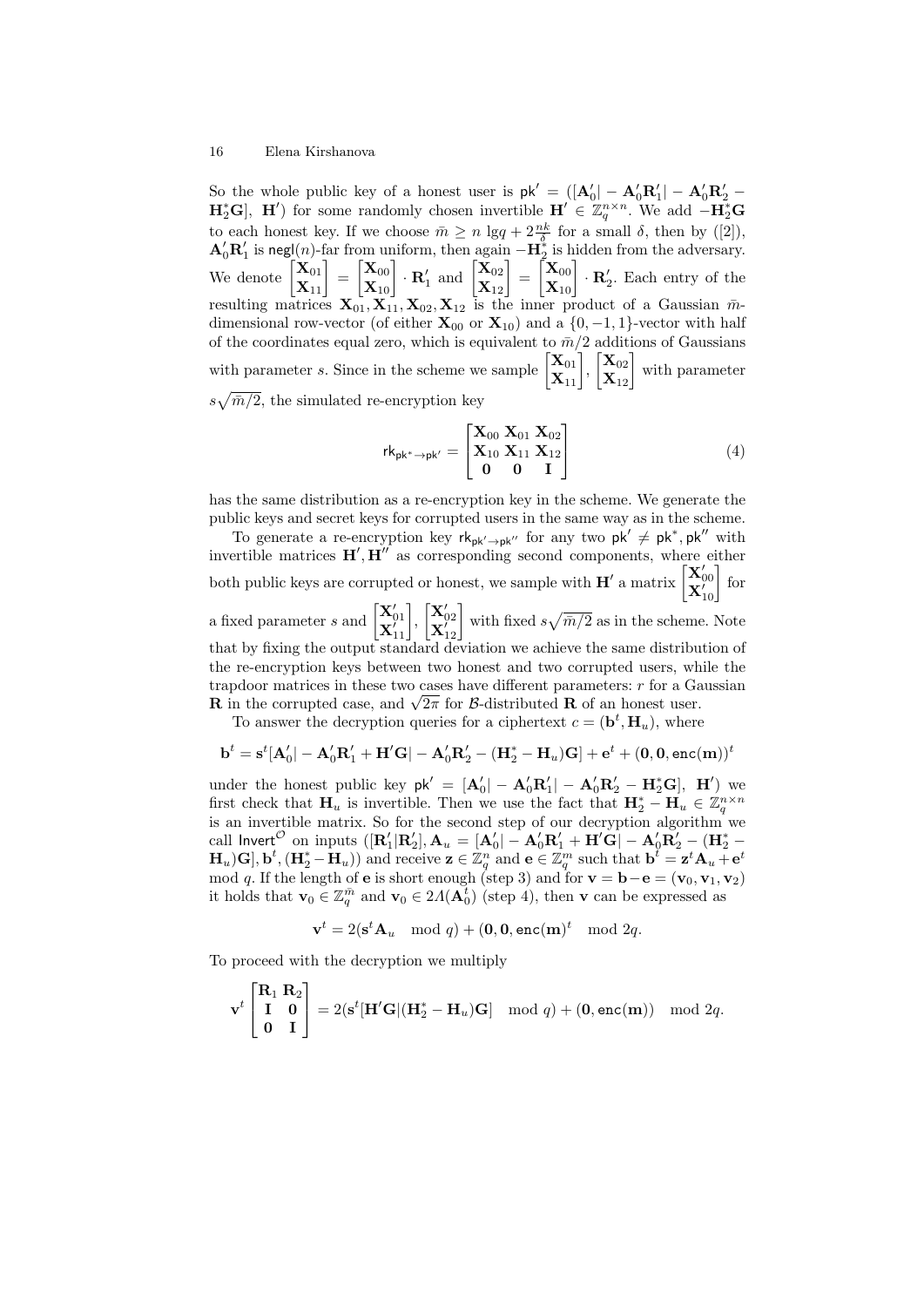Applying enc<sup>-1</sup> to the last nk coordinates we are able to decrypt with the message **m**. To answer the re-encryption query from  $pk' = [\mathbf{A}'_0] - \mathbf{A}'_0 \mathbf{R}'_1$ message in: To answer the re-encryption query from  $\mathbf{p} \mathbf{k} = [\mathbf{A}_0^0] - \mathbf{A}_0^0 \mathbf{R}_1^0 - \mathbf{A}_0^0 \mathbf{R}_1^1] - \mathbf{A}_0^0 \mathbf{R}_2^0 - \mathbf{H}_2^* \mathbf{G}$  with  $\mathbf{H}' \in \mathbb{Z}_q^{n \times n}$  to  $\mathbf{p} \mathbf{k}'' = [\mathbf{A}_0^0] - \mathbf{A}_0^0 \mathbf{R$  $\mathbf{H}^{\prime\prime} \in \mathbb{Z}_q^{n \times n}$  we apply  $\mathsf{rk}_{\mathsf{pk}^{\prime} \rightarrow \mathsf{pk}^{\prime\prime}} =$  $\sqrt{ }$  $\overline{\phantom{a}}$  $\begin{array}{c} \mathbf{X}_{00}'\ \mathbf{X}_{10}'\ \mathbf{X}_{11}'\ \mathbf{X}_{12}'\ \mathbf{0} \quad \mathbf{0} \quad \mathbf{I} \end{array}$ 1 generated as in the original.

The re-encryption transforms

$$
\mathbf{b}^t = \mathbf{s}^t [\mathbf{A}'_0] - \mathbf{A}'_0 \mathbf{R}'_1 + \mathbf{H}'\mathbf{G} | - \mathbf{A}'_0 \mathbf{R}'_2 - (\mathbf{H}_2^* - \mathbf{H}_u)\mathbf{G} ] + \mathbf{e}^t + (0, 0, \text{enc(m)})^t
$$
  
to 
$$
\mathbf{b}'^t = \mathbf{s}^t [\mathbf{A}''_0] - \mathbf{A}''_0 \mathbf{R}''_1 + \mathbf{H}''\mathbf{G} | - \mathbf{A}''_0 \mathbf{R}''_2 - (\mathbf{H}_2^* - \mathbf{H}_u)\mathbf{G} ] + \widetilde{\mathbf{e}}^t + (0, 0, \text{enc(m)})^t,
$$
decurv  
to bequarkable under 
$$
\mathbf{b}^{k'} = [\mathbf{B}''] \mathbf{B}''
$$

decryptable under  $\mathsf{sk}'' = [\mathbf{R}_1'' | \mathbf{R}_2'']$ .

To answer the decryption query we proceed in the same way as for any honest user; note that in this case the ciphertext is of the form  $\mathbf{b}^t =$ 

$$
2(\mathbf{s}^{t}[\mathbf{A}_0^*]-\mathbf{A}_0^*\mathbf{R}_1^*]-\mathbf{A}_0^*\mathbf{R}_2^*-(\mathbf{H}_2^*-\mathbf{H}_u)\mathbf{G}]\bmod q + \mathbf{e}^t + (\mathbf{0},\mathbf{0},\mathbf{enc}(\mathbf{m}))^t \bmod 2q.
$$

To summarize, we can answer the decryption queries of a ciphertext  $c =$  $(\mathbf{b}^t, \mathbf{H}_u)$  for any honest user as long as  $\mathbf{H}_u \neq \mathbf{H}_2^*$ , which is the case with overwhelming probability. If  $\mathbf{H}_u = \mathbf{H}_2^*$  we answer the decryption query with  $\perp$ .

Finally, for the challenge ciphertext that encrypts the message  $\mathbf{m} \in \{0,1\}^{nk}$ under  $\mathsf{pk}^*$ , we choose  $\mathbf{H}_u = \mathbf{H}_2^*$ , in which case the encryption is of the form

$$
\mathbf{b}^t = 2(\mathbf{s}^t[\mathbf{A}_0^*] - \mathbf{A}_0^*\mathbf{R}_1^*] - \mathbf{A}_0^*\mathbf{R}_2^*] \mod q + \mathbf{e}^t + (\mathbf{0}, \mathbf{0}, \mathbf{enc}(\mathbf{m}))^t \mod 2q
$$

for some  $\mathbf{s} \in \mathbb{Z}_q^n$  and small **e**. But instead of calculating this vector **b**, we take the vector  $\mathbf{b}^*$  prepared at the beginning of the game. Notice that if the simulator receives the LWE distribution, then  $\mathbf{b}^{*t} = 2(\mathbf{s}^t \mathbf{A}^*_{0} \mod q) + \mathbf{\hat{e}}^t_{0} \mod q$ , where  $\mathbf{s} \leftarrow \mathbb{Z}_q^n, \hat{\mathbf{e}_0} \leftarrow D_{\mathbb{Z},\alpha q}$ . We set the first nk coordinates of  $\mathbf{b}^t$  to  $\mathbf{b}^{*t}$ . We set the last  $2nk$  coordinates of **b** to

$$
\mathbf{b}_1^t = \mathbf{b}_0^t \mathbf{R}_1^* + \hat{\mathbf{e}}_1^t \mod 2q \in \mathbb{Z}_{2q}^{nk},\tag{5}
$$

$$
\mathbf{b}_2^t = \mathbf{b}_0^t \mathbf{R}_2^* + \widehat{\mathbf{e}}_2^t + \text{enc}(\mathbf{m}) \mod 2q \in \mathbb{Z}_{2q}^{nk},\tag{6}
$$

where  $\hat{\mathbf{e}_1}, \hat{\mathbf{e}_2} \leftarrow D_{\alpha q \sqrt{m} \cdot r}^{nk}$ . Then the challenge ciphertext is  $(\mathbf{b} = (\mathbf{b}_0^t, \mathbf{b}_1^t, \mathbf{b}_2^t), \mathbf{H}_2^s)$ , which has the same distribution as any ciphertext in the scheme, since  $\mathbf{\hat{e}}_0^t \mathbf{R}_1 + \mathbf{\hat{e}}_1^t$ <br>the reculting poise terms in  $\mathbf{h}^t$  is according to [[16] Corollary 3.10] within – the resulting noise terms in  $\mathbf{b}_1^t$  – is according to [[16] Corollary 3.10] within negl(n)-distance from  $D_{\mathbb{Z},s}$ , where  $s^2 = (\|\hat{\mathbf{e}}_0\|^2 + \bar{m}(\alpha q)^2) \cdot r^2$  – the parameter<br>for vectors  $\hat{\mathbf{e}}_s$ ,  $\hat{\mathbf{e}}_s$  in the school. The same applies for the paise terms in  $\mathbf{b}^t$ for vectors  $\mathbf{e}_1, \mathbf{e}_2$  in the scheme. The same applies for the noise terms in  $\mathbf{b}_2^t$ .

Note that  $(\mathbf{A}_0^*, \mathbf{b}^*, \mathbf{A}_0^* \mathbf{R}_1^*, \mathbf{A}_0^* \mathbf{R}_2^*, -\mathbf{b}^* \mathbf{R}_1^*, -\mathbf{b}^* \mathbf{R}_2^*)$  is negl(n)-uniform for  $\mathbf{R}_1^* \leftarrow \mathcal{D}, \ \mathbf{R}_2^* \leftarrow \mathcal{D}$  by the leftover hash lemma. So the simulated challenge ciphertext has the same distribution as any encrypted message.

# 6 Conclusions

We presented a unidirectional proxy re-encryption scheme based on hard problems on lattices. It can be seen from the security proof that our generalized Gtrapdoor definition leads to a CCA-1 secure construction, but we cannot achieve